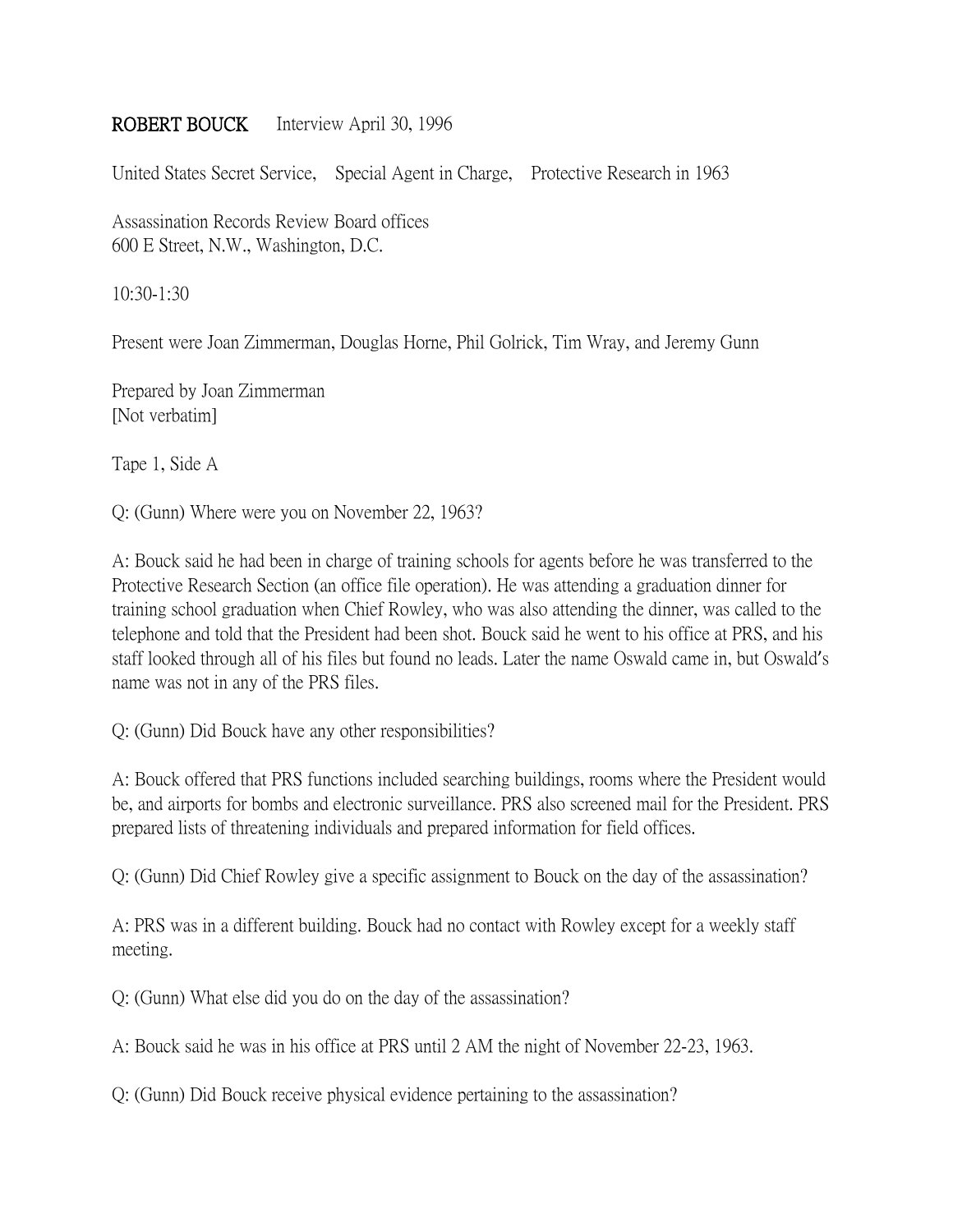A: Bouck received evidence from the autopsy and personal items from the limousine.

Q: (Gunn) What did Bouck receive from the autopsy?

A: Bouck received documents, papers, doctors' notes (which Bouck did not read) and photographic material. The President's shirt and some clothing came late in the evening, around 9 PM. A Secret Service agent who had been at the autopsy brought it in. The shirt, clothing, and the autopsy material came at the same time, also a watch and his wallet.

Q: (Gunn) What kinds of notes were there?

A: I did not read them or attempt to classify them. Some were on forms. I stored them in the filing cabinet. The doctors' notes were handwritten. Robert Kennedy asked to have items brought to him, then it was brought to the Archives.

Q: (Gunn) How long did Bouck have autopsy materials in his safe?

A. There is an inventory for when they were transferred. Months, then it was transferred to Mrs. Lincoln at Archives.

Q: (Gunn) Did the items come in at different times or at the same time?

A: I believe everything came in that one evening.

Q: (Gunn) Did Bouck talk to Dr. Burkley about the items?

A: No...Burkley said the Kennedy family wanted the material transferred to the Archives. Burkley was present for the inventory, and he helped to transfer the items to the Archives. Mrs. Lincoln verified the inventory.

Q: (Gunn) Did you have any conversation about the assassination with Dr. Burkley?

A: No. I don't recall ever having talked to him about the assassination. Burkley was not involved with the autopsy.

Q: (Gunn) How many notes?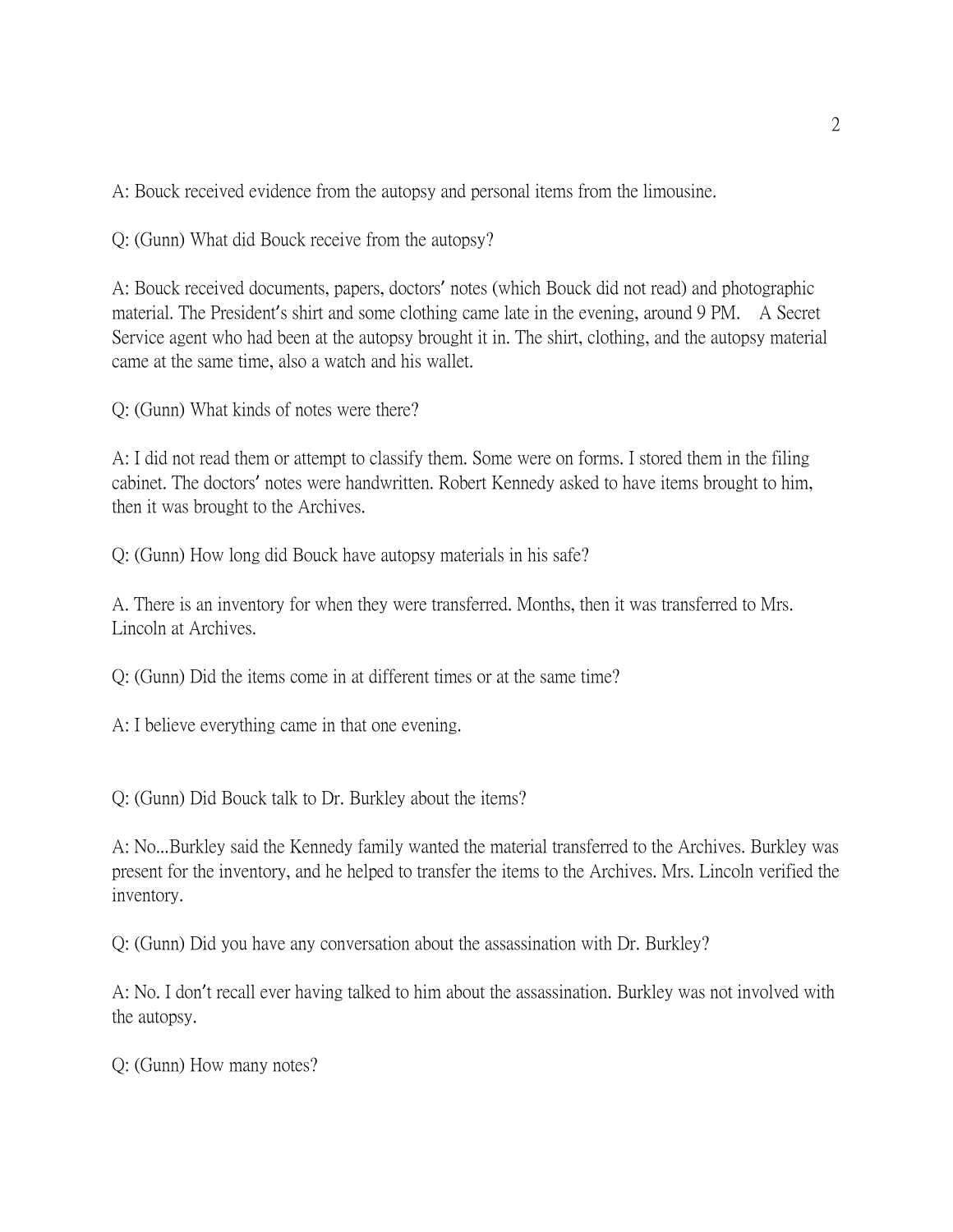A:The doctors' notes and photos and clothing took up about one half of a file cabinet drawer-about a square foot. They were in boxes and paper sacks. Bouck never saw the contents except for the films, which were undeveloped when Bouck received them. Bouck sent film to Navy lab to be developed and printed. Canisters contained brain tissue. There were several cans. There was a sheaf of doctors' notes...more than 2 or 3 pages. The courier to the Navy lab (with the film) was Jim Fox.

Q: (Gunn) Did Bouck talk to Fox about the photos?

A: No. He was only an observer who stayed with the film while it was developed.

Q: (Gunn) Did Bouck know of any controversy surrounding Fox and the autopsy photos?

A: No.

Q: (Gunn) Did anyone ask to see the autopsy materials in the safe?

A: Robert Kennedy asked twice for the items. No one else.

Q: (Gunn) Did Robert Kennedy actually come to the office himself?

A: A representative of Robert Kennedy's, maybe a doctor came to see the material several months after the assassination, shortly before transferring them to the Archives.

Q: (Gunn) Did Bouck remember what items they requested?

A: No.

Q: (Gunn)Did Bouck ever hear anyone say that autopsy photographs were missing?

A: Bouck read in the newspapers that the tissues and some papers were missing. Bouck's understanding was that Robert Kennedy wanted to dispose of items he did not want public.

Q: (Gunn) Doctors at the autopsy saw photographs taken that no longer seem to be part of the collection. Was Bouck aware that there is some controversy about missing photographs?

A: Bouck was not aware of anything missing. Anything missing would have been after the transfer. Bouck had put the materials in a locked safe in the Executive Office Building, and it was guard-secured. Bouck had changed the combination.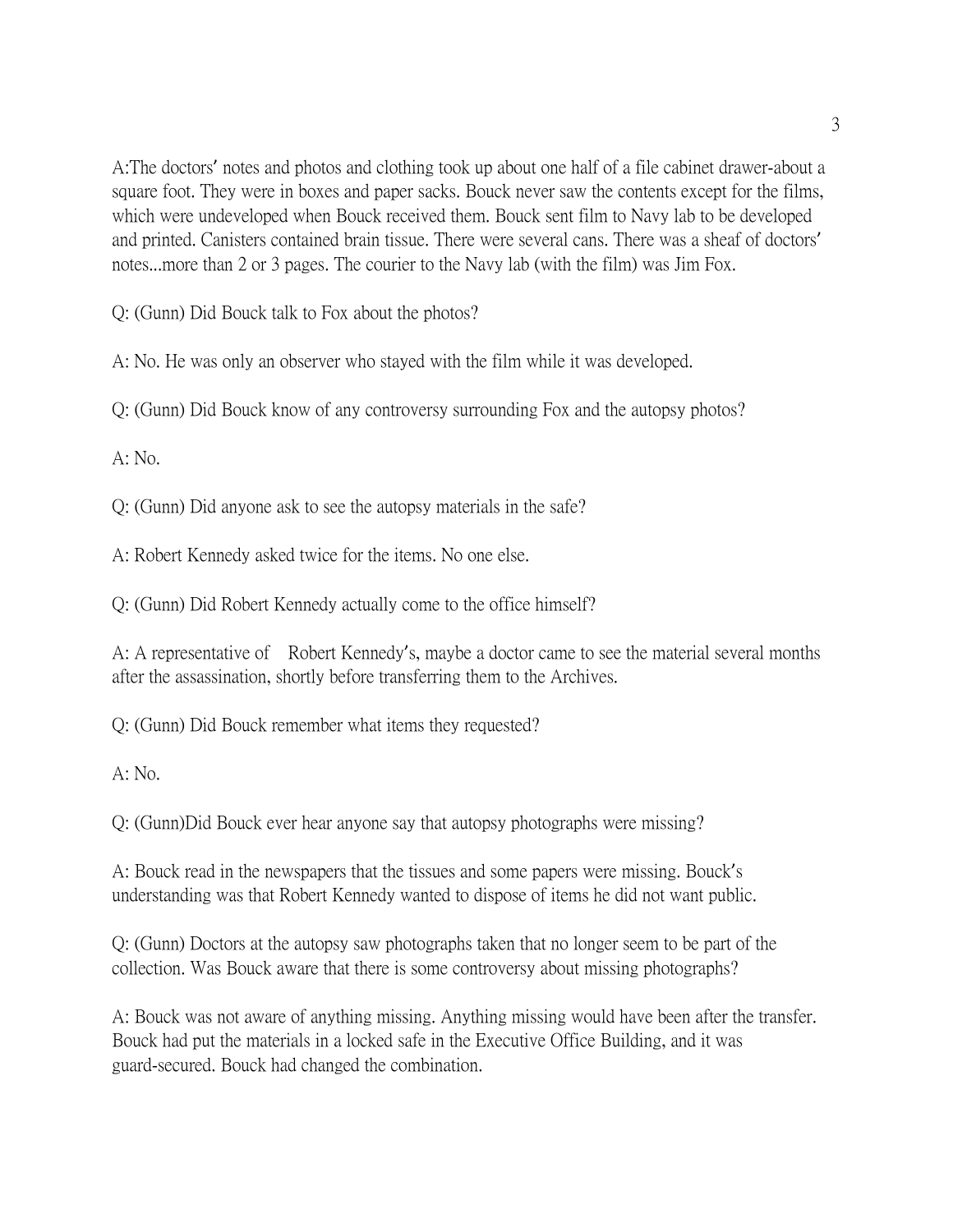Q: (Gunn) Did Bouck receive any bullet fragments?

A: Bouck did not have bullet fragments unless they were part of the autopsy materials.

Q: (Gunn)What was the size of the largest can?

A: There was more than one can. They were about 4" in diameter and about 4-5" high, round canisters. There was liquid in them. They probably contained body parts. One was the brain.

Q: (Gunn) Did Bouck have any other role with regard to the assassination?

A: There were twelve people on the staff at PRS. They were receiving information every day after the assassination in addition to their normal mail. The USSS was investigating the conduct of their own agents. Bouck had an assistant named Al Wong who helped with all the information and read reports coming in from field offices. Bouck scanned investigative reports.

Q: (Gunn) What was Bouck's role in the Secret Service investigation?

A: Bouck had custody of the reports and was filing them. Rowley assigned inspectors, especially Thomas Kelley to be in charge of the investigation. He was the liaison between headquarters and field offices. Reports from the FBI came to Bouck. USSS field offices did some investigations.

Q: (Gunn) Why did not FBI or CIA--both agencies had active open files on Oswald-- give information to the Secret Service? Did Bouck have any thought about why information may have been withheld?

A: USSS did not discuss this with CIA or FBI. Warren Commission discussed this. Bouck and liaison at FBI were in touch every day. Bouck thought the FBI judged badly on that particular one, but they were conscientious.

Q: (Gunn) Could Bouck clarify his role. Bouck put autopsy materials in a safe. Did Bouck have any other role or function related to the assassination?

A: Not really. Bouck added that the PRS was in charge of checking mail and food for the President. The USSS destroys food sent to the President. Bouck was in charge of Presidential security: transportation, the airplane, cars, the hotel room, etc.

Q: (Zimmerman) Did you ever travel with President Kennedy?

A: Overseas mostly.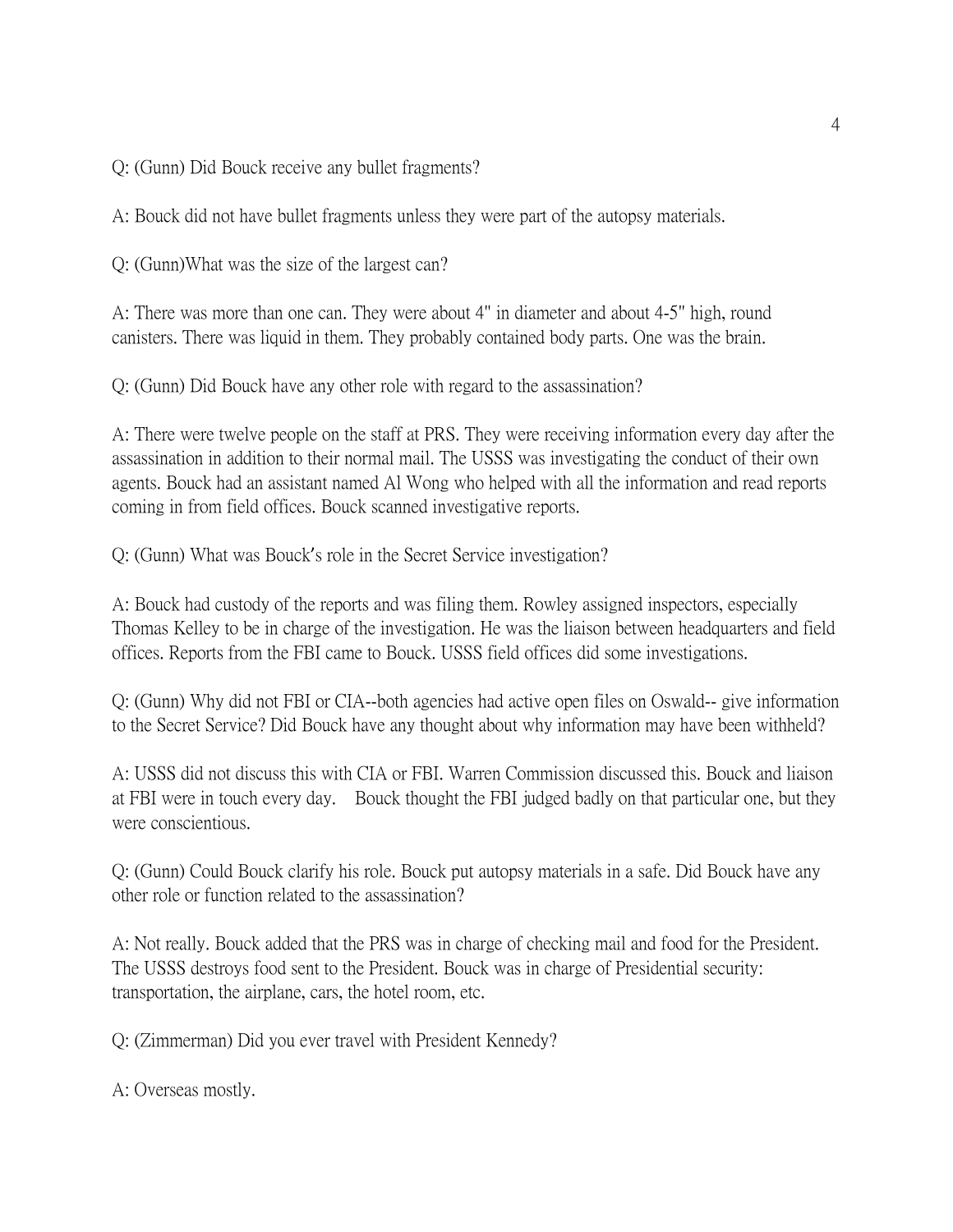Q: (Zimmerman) So it was not unusual that you did not accompany him to Dallas.

A: That trip was political, he was campaigning so the White House Detail was in charge. The Dallas office checked. When Bouck traveled with the President, he often rode on the press plane. He would be there to make sure his advance arrangements were carried through.

Q: (Gunn) Who at the Secret Service was directly responsible for Presidential protection?

A: White House Detail. Gerald Behn. Bouck had close liaison with White House Detail. PRS was separate from White House Detail. WHD and PRS had separate but equal jurisdictions. Behn normally traveled with JFK. He didn't on that day.

Q: (Gunn) Why didn't Behn go to Dallas?

A: Behn might have been on vacation.

Q: (Gunn) More than any other domestic trip, there was concern about Dallas.

A: The White House Detail was aware that Dallas was especially dangerous and so was the Dallas field office. Bouck did not know this in advance--only later. The Dallas field office had been investigating.

Q: (Gunn) Was it unusual for Behn not to go to Dallas?

A: Bouck said Behn had very competent assistants. Behn would only be an observer. The President has his own man for protection. The agents doing surveys were experienced. Behn did the planning beforehand.

Q: (Gunn) Gunn had spoken with a CIA person who was responsible for Presidential protection overseas who said that JFK was not very popular with Secret Service agents.

A: Some presidents were at odds with individual agents, but Kennedy was popular with the Secret Service. JFK was popular at PRS. Bouck worked with all presidents from FDR on. Kennedy was most congenial. He wouldn't consider an armored car.Kennedy did not want agents to ride on his car. He insisted on riding in an open car. The bubbletop might have made the aim of the assassin deflect. It complicates matters. Political motives compromise safety.

Q: (Gunn) Is it a standard rule for the Secret Service that the limousine can not go under a bridge or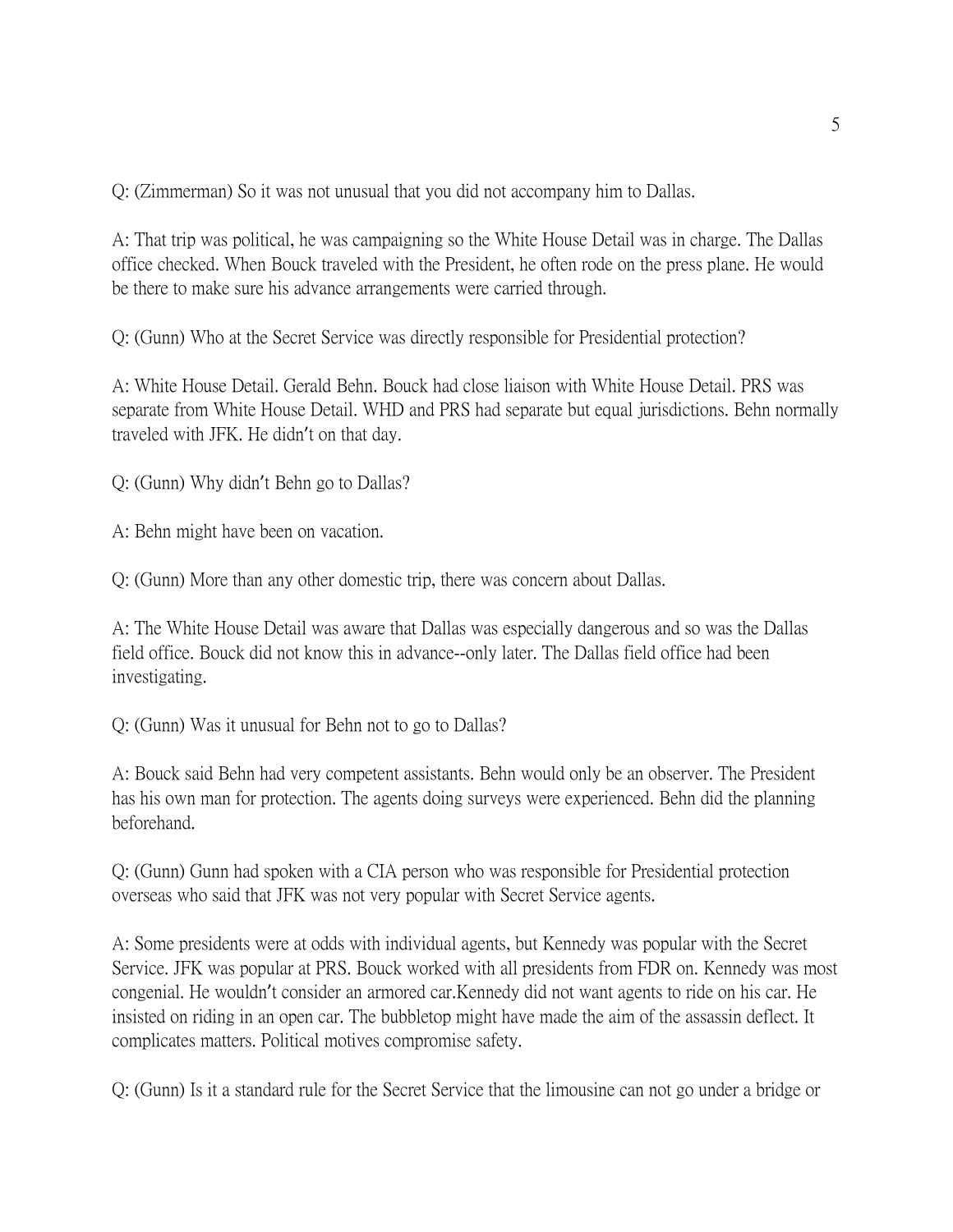underpass with people standing on the bridge above the President?

A: Bouck did not recall any rules about this. Bouck did not work on the advance survey. The White House Detail was concerned about roofs and windows.

Q: (Gunn) Was the USSS concerned about roofs, and windows being closed along motorcade routes in 1963?

A: Bouck doesn't know. Maybe we could ask Floyd Boring. He is still alive.

[Gunn left the room and instructed Doug Horne to accompany him. Horne returned after about ten minutes.]

Q: (Zimmerman) Did President Kennedy ever say to you that he did not want agents riding on his car?

A: Information about that came from the press secretary. President Kennedy was very friendly. He did not intercede except through his top people. Not in the sense of instructions. (Doctors ?) suggested, don't have the follow up car too close, don't tailgate. Many presidents were much more concerned about activities of protection being obvious. Bouck participated in the creation of the first armored car. That was the car JFK was shot in. President Johnson would not ride in it for a long time (after it had been refurbished). Johnson said he would rather be shot than have the public think he was afraid. JFK was not that particular, but he was not amenable to riding in an armored vehicle at election time.

Q: (Zimmerman) I would like to turn to categories of Secret Service records. In your testimony for the Warren Commission you described your files at PRS. Could you describe your trip indexes in more detail?

A: As material came in, it was read and classified and files were searched.

Q: (Zimmerman) Were these kept in file folders?

A: Yes. Those were scanned for current documents. The folders contained letters or other information suggesting that the individual could be a threat. Parole boards do not do a very good job judging people--except for those people who made threats or who were definitely deluded or who demonstrated their intention to use violence. Those would be set aside. Some folders were out all the time. They were arranged alphabetically. We tried to get pictures, description, address, and notified the local police. Each time the President was going to Chicago, we looked at all those things. People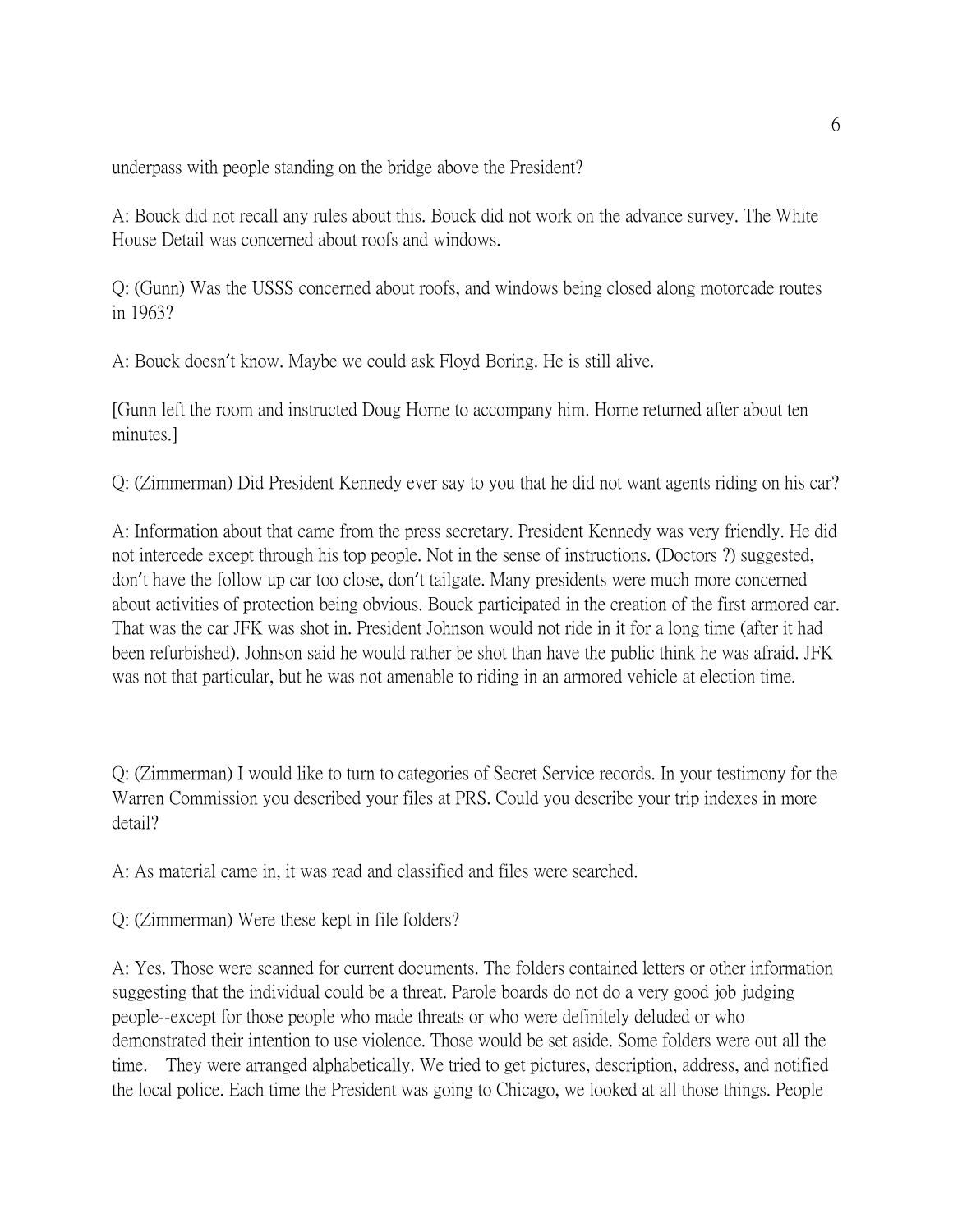who lived in or traveled to Chicago were in that index. The President's staff would notify the White House Detail if he was going to Chicago. PRS would pick out people in Chicago. People must actually do something. If they threaten the President, the Secret Service can then act. We had vast numbers in mental institutions who were evaluated. Those who came to the White House: the Secret Service sent them to St. Elizabeth's. St. Elizabeth's kept some and transferred some back to their home states. If the President was traveling to their area, we would have to look them up.

Q: (Zimmerman) Once President Kennedy canceled a trip to Chicago. Do you recall if that was a result of information you provided?

A: I recall there was an instance.

Q: (Zimmerman) Do you recall Thomas Vallee?

A: The name is a bit familiar. When near assassinations occur... there's never any notice made of the vast numbers of people who don't get a chance to do anything. Some would have been very embarrassing to the President if we had not stopped them.

END OF SIDE A, TAPE 1

Q: (Zimmerman) I would like to ask you about categories of records. Was a "CO 2" a criminal case?

A: I don't remember.

Q: (Zimmerman) For example, the Lee Harvey Oswald file was a CO 2.

A: It was our main file number. For something we didn't classify geographically, we put it into our data file.

Q: (Zimmerman) Was that separate from PRS?

 $A: No.$ 

Q: (Zimmerman) Were there other numbers such as "CO 3"?

A: No. I don't even recall that. Files at PRS were under the same filing number--the data collection. Plus there were cross indexes: geographical and administrative files contained survey reports and main files at PRS.

Q: (Zimmerman) Alphabetical?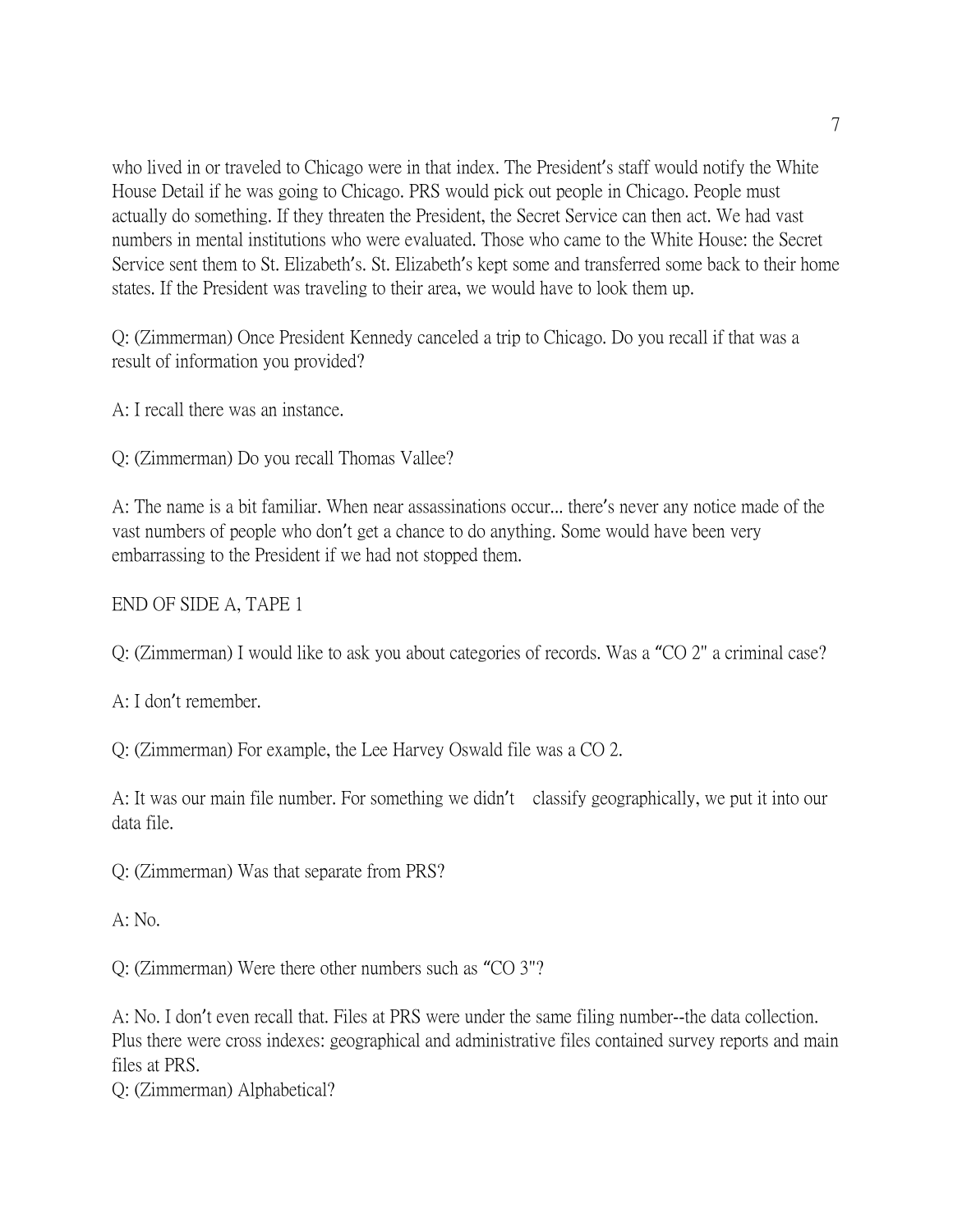A: They were filed by number and indexed alphabetically.

Q: (Zimmerman) What was a "601"?

A: It's an administrative file; probably a survey for a trip.

Q: (Zimmerman) Or a "3-11"?

A: That would be the 11th district field office.This is embarrassing. The file system at the Secret Service, I originated it. I spent 6 months working on this file system. I set up the whole system. The details escape me.

Q: (Zimmerman) Would the field office assign its own file numbers?

A: They had their own numbers.

Q: (Zimmerman) They followed guidelines.

A: There were file system guidelines. The same for every office, same categories of numbers. "CO 2s" were investigations. I could refresh my memory. I have forgotten.

Q: (Zimmerman) Or a "COS"?

A: I have no recollection. I believe "CO 2" was the main information data.

Q: (Zimmerman) Those were investigative files as opposed to 601 administrative files?

A: "601" may be exceptional. My clerks were there. They would know.

Q (Zimmerman) Were there different levels of confidentiality for files?

A: Not really. All files were considered confidential. Some files were kept in locked file cabinets--very important files.

Q: (Zimmerman) In an HSCA interview, one agent from Chicago named Martineau indicated to Chief Rowley that information on gunrunning, Cubans, an informant's information should be given a "COS." That seemed to imply different levels.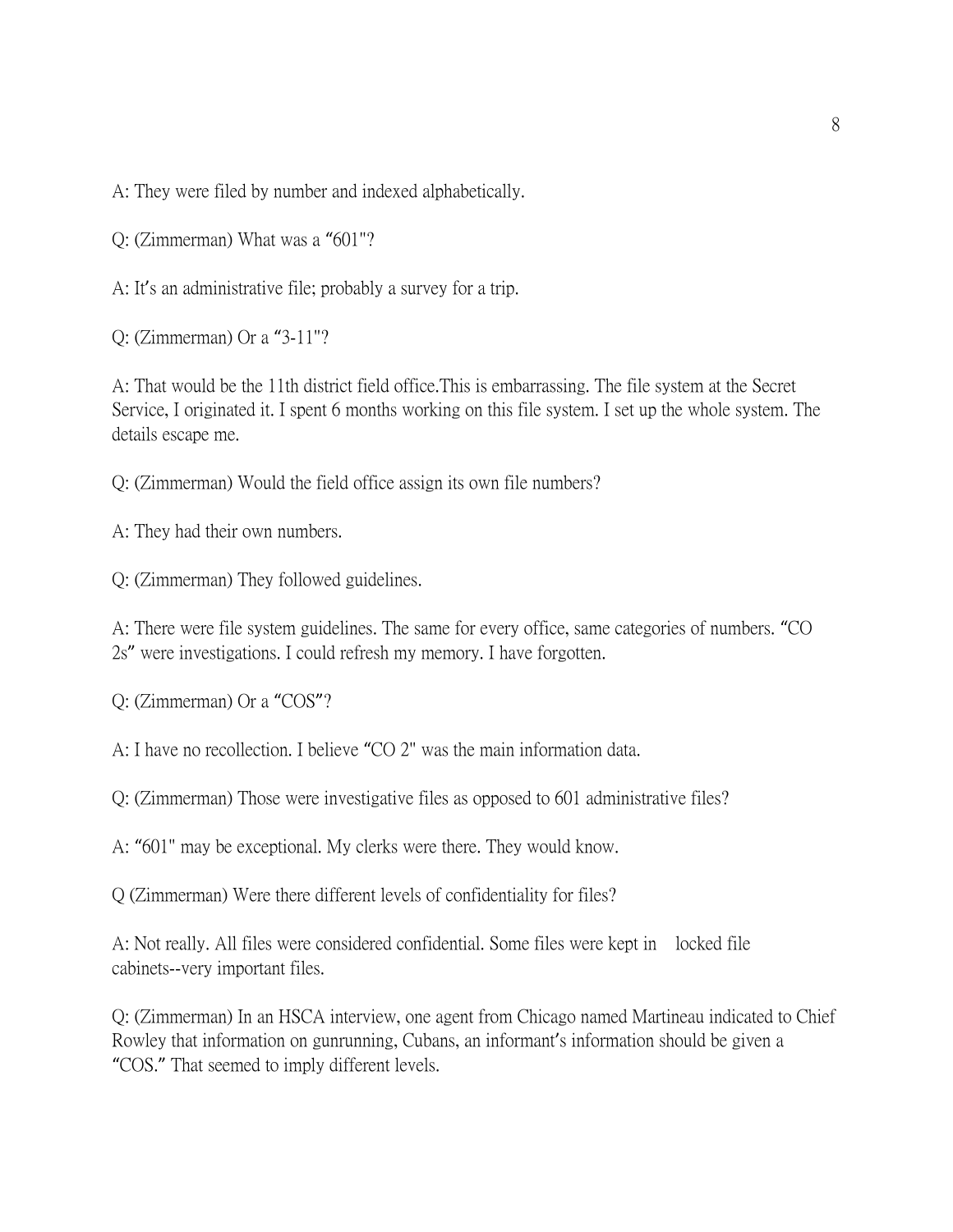A: Headquarters had its own filing system separate from PRS. PRS was not part of headquarters. A separate file system.The Director's office dealt with the field offices primarily on investigations, they did not have PRS files.

Q: (Zimmerman) So there was no cross-reference between PRS and the CO files. Do you know of any other examples that would have been in the headquarters file?

A: All communications, instructions. We had manuals. So there wasn't as much as at an earlier date. There were various kinds of investigations: one was presidential protection. Much of that material came to me. Although if the Chief's office were involved, they had files that did not contain my stuff. I might have a copy of theirs, but they would not have my information. Counterfeiting, forgeries and violations related to money were the three big categories. Those were categories of investigations in field offices and inspection files.

Q: (Zimmerman) In your remarks to the Warren Commission you mentioned that you worked in the Chief's office. Was this the Chron file you are speaking of?

A: I worked in various places. Started at Michigan State in engineering, switched to law enforcement administration, and then Bouck was recommended to Chief of Secret Service Wilson. Bouck went to the Detroit office, then to the Washington, D.C. field office (along with Gerald Behn who started at the same time). Worked for 30 years for the Secret Service. Went to Warm Springs with FDR. Then Director of Personnel. Then the Organization of the Chiefs (there are 5 or 6 enforcement agencies in Treasury.) Has a training program. I ran training schools at Treasury, including the White House Police. Then they began to have some trouble at PRS, which was started during World War II. They began to work with indexes, and I was assigned to that until I was made an Inspector shortly before I retired.

Q: (Zimmerman) When you were in the Chief's office was there a Chron file?

A: There were CO 2 files...a great part of referrals from the Treasurer and the White House came to the Chief's office.They were referrals to the field.

Q: (Zimmerman) Where was Chief Rowley's office?

A: On the second floor of the Treasury. Then they moved. Bouck (PRS) was always in the White House. They moved to H and 19th St. I was never working at that location except when I was an Inspector.

Q: (Zimmerman) So there were Secret Service records in your office and Secret Service records in the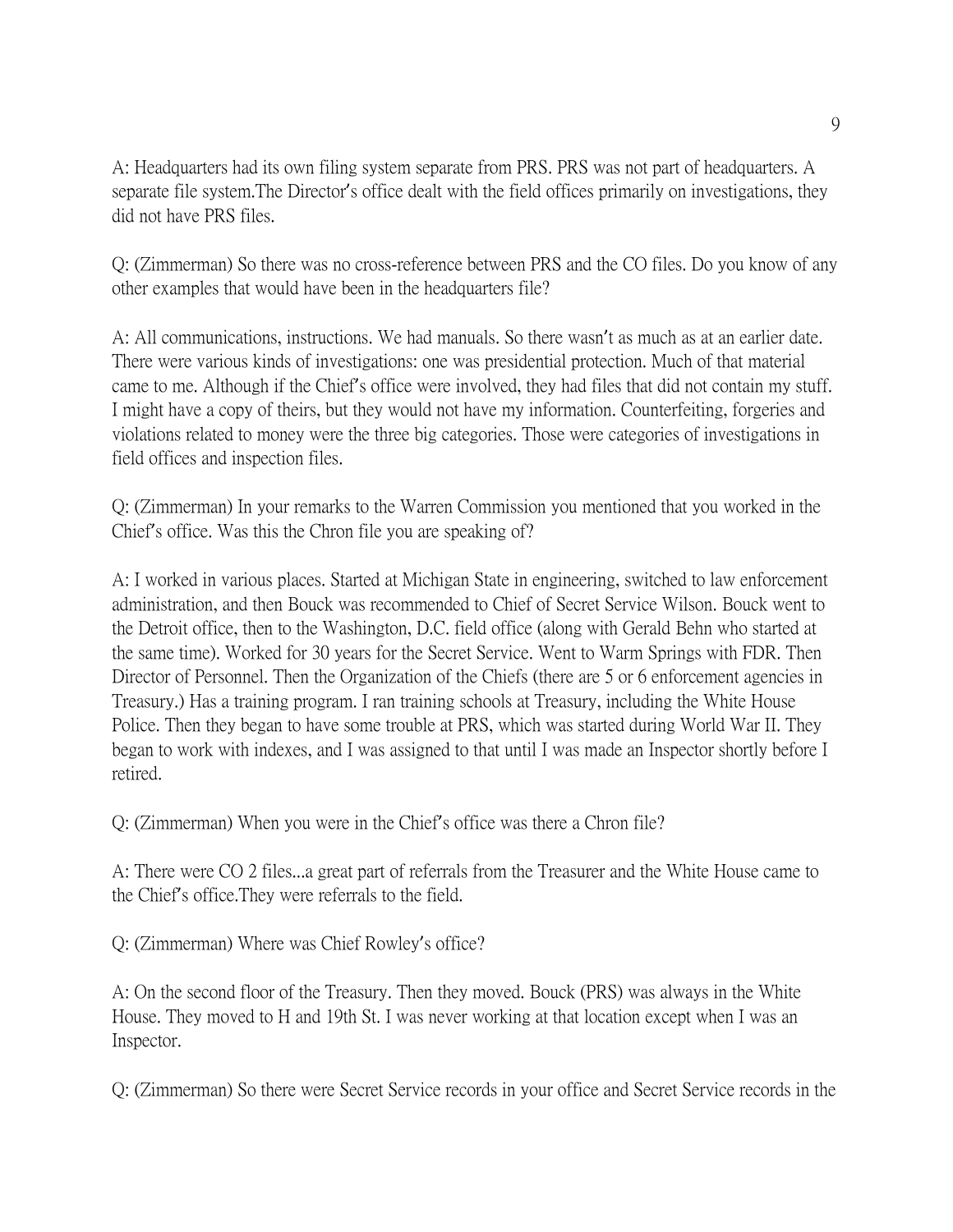Chief's office. Do you know of any other sites where Secret Service records are kept?

A: Every field office.

Q:(Zimmerman) Any other storage sites?

A: At the time of the assassination, three places: Chief's office, protection was primarily at PRS, then each field office. Agents at each station had some of their own.

Q:(Zimmerman) When you prepared for testimony for the Warren Commission or the HSCA, did you have any briefing material provided by the Secret Service?

A: I had notes on yellow pads, but I don't recall anything else. The Secret Service did not prepare anything.

Q:(Zimmerman) Do you still have your notes?

A: I probably destroyed them. They were just handwritten.

Q:(Zimmerman) Did the Secret Service ask for a report after you testified?

A: No. I was incidental. I was not in control of anything. I happened to be in the office where the files ended up as material came in. I didn't really know the details of the contents of much of the investigation. Inspector Kelley was our liaison. He's been dead quite a few years.

Q:(Zimmerman) In your HSCA testimony, you mentioned that you supplied the White House Staff with packets of information about possible dangers that might occur on a trip.

A: We sent pictures of people we thought were bad together with a report. The local field office did some checking to see if those people were still in town.

Q:(Zimmerman) Do you remember what happened to the packet you prepared for the Texas trip?

A: We never saw them after. I presume they kept them for a while I would guess. They probably threw them out. The next time at that location there would be different people to look out for.

Q:(Zimmerman) Did you keep a record of what you sent?

A: We did have records. We knew exactly what we did each time. I don't know what happened to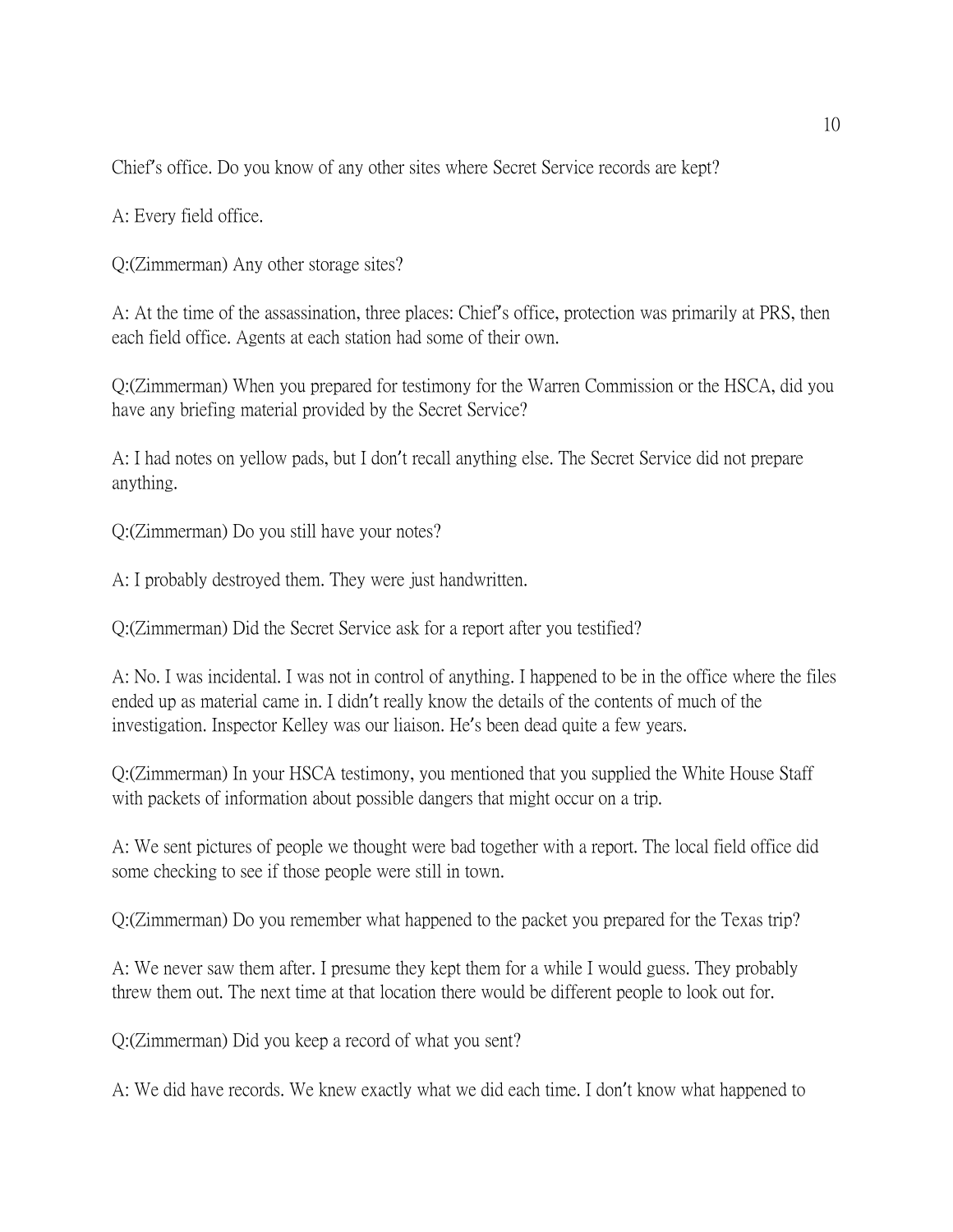those records after I left.

Q:(Zimmerman) Are these still in PRS files? Or would these be included in the protective surveys?

A: As a rule, we never got the protective surveys. The White House Detail did have files of what they generated in terms of trip surveys and stuff like warrants.

Q:(Zimmerman) Is the packet you prepared in that file?

A: No. They never sent it back

Q:(Zimmerman) Did you keep a record of the packet?

A: We kept geographically this information. If we pulled out Chicago, we had an index of people of concern. There was a photograph file. Then we could use a carbon copy of some individuals. Maybe nothing had changed. We summarized and added new information. Events were brought to the attention of locals so they had these files too. We asked relatives to help us.

Q:(Zimmerman) Did you give these packets to White House staff or just to the field office?

A: If a really bad situation existed, we would talk to staff, but basically, they (WH staff) were not involved in protective information.

Q:(Zimmerman) The Secret Service has its own Archives. Was that there when you were there?

A: I think the information was there but spread through tons of files. The federal government passed a statute that said records could be destroyed after 30 years if they had no historical value. I believe the Secret Service did on occasion take advantage of that law. In doing so, when they ran across some things of historical interest...they did not have archives as such, but historical information in various files was pulled out and set aside.

Q:(Zimmerman) For the autopsy material, were you using an extraordinary safe or were there vaults for highly secure purposes?

A: This was a secure building. The safe was in my office...a four-drawer fireproof file cabinet type safe. It was burglary proof with file locks. No one broke into it. It had file locks on the drawer.

Q:(Zimmerman) Were you aware of any vaults for records or for highly sensitive material?

A: We had some vaults in Treasury that Treasury had for storage of bullion, but most were not used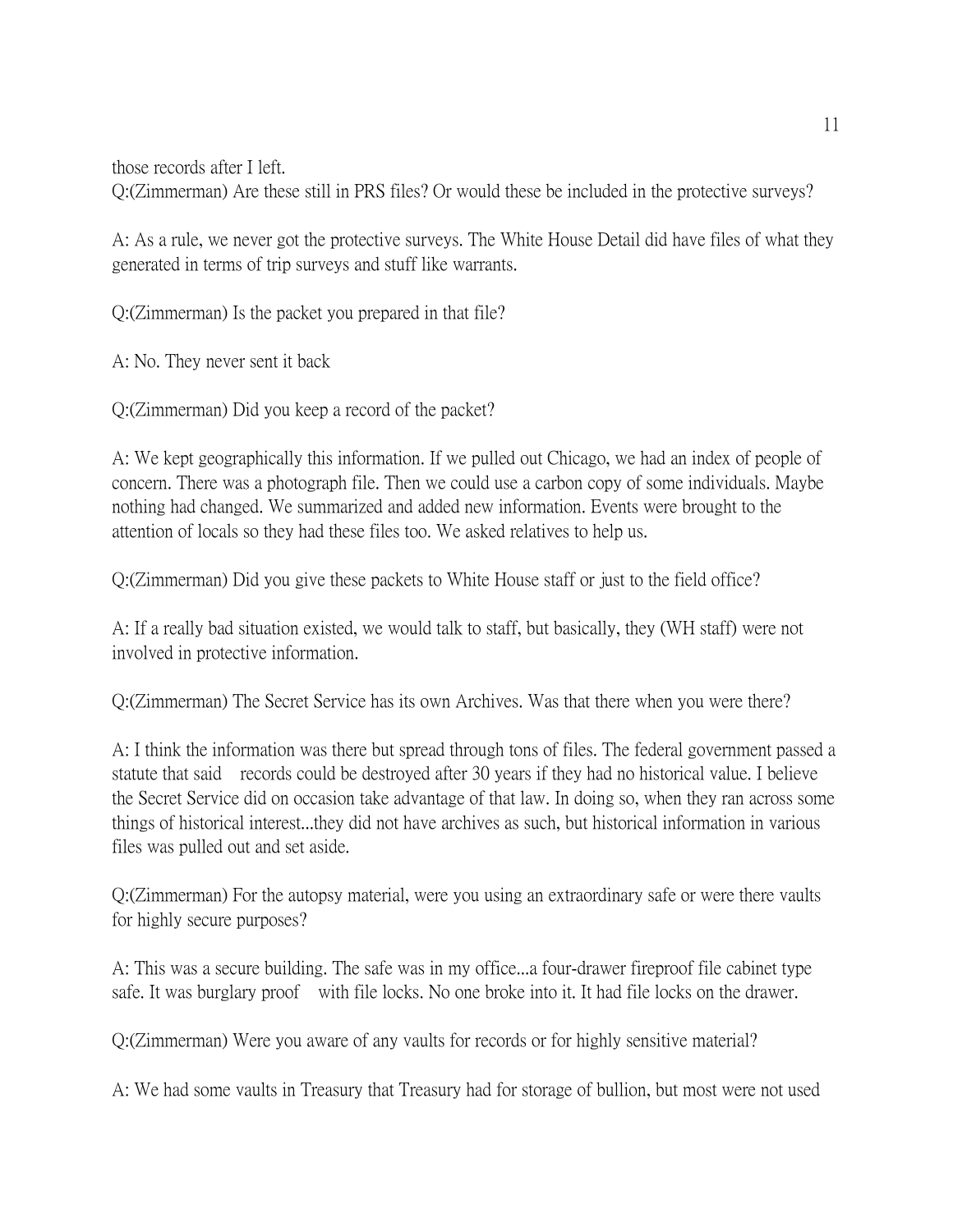for records. The file rooms at Treasury were locked. A number of cabinets were locked. We did not have a great amount of classified material or top secret.

Q:(Zimmerman) Were your PRS records sensitive material?

A: Important but not particularly sensitive. The Indexes were in locked cabinets and safe cabinets. After they were over with, they did not constitute any secret or classified material.

Q:(Zimmerman) On films and photographs, you mentioned photographs in files of threatening people. Do you know where other kinds of photographic material is kept?

A: We did not really have much except mugshots and portraits mostly kept in file folders except for the ones on the alert list. We used them over and over again. Most pictures Fox made were copies of mugshots.

Q:(Zimmerman) At the time of the assassination from documentary evidence various films and photographs were coming into the Secret Service...

A: On people we were sufficiently interested in there would be photos. If they came to the White House, we photographed them.

Q:(Zimmerman) For example, news film of Parkland doctors on the afternoon of November 22: where would that be stored at the Secret Service?

A: File section we set aside for the assassination information. I don't recall having seen it. Possibly it might be at the Detail office. I was not processing that.

Q:(Zimmerman) Do you recall how, for example, the Secret Service obtained copies of the Zapruder film?

A: I had custody of that. I think Inspector Kelley obtained it. One of his trips to Dallas. I don't know what chain of custody was. Same file cabinet but not with the autopsy materials.

Q:(Zimmerman) The same four-drawer file cabinet?

A: Yes. I didn't have much in the file cabinet. Q:(Zimmerman) What did Inspector Kelley say it was when he gave it to you?

A: I don't recall. I have a faint recollection that he gave it to me. He might have taken it to the Chief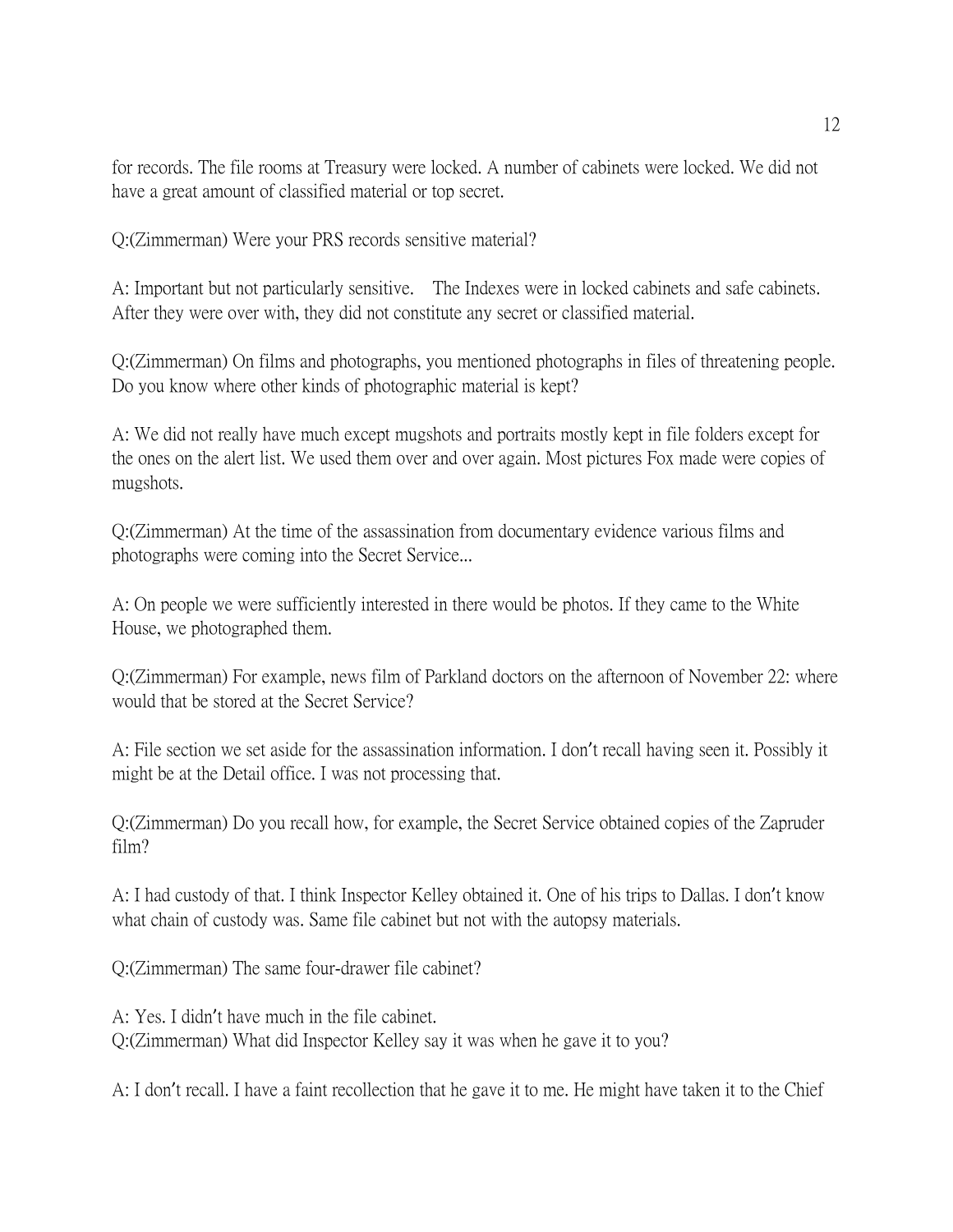to see. On two or three occasions Treasury officials wanted to see it. I took it to Treasury and showed it to top officials.

Q:(Zimmerman) So you saw it several times.

A: Yes, a dozen times.

Q:(Zimmerman) Do you remember who the Treasury officials were?

A: No. Not the Secretary. I know they were high level. Not people I knew.

Q:(Zimmerman) You just recall one copy?

A: One copy.

Q:(Zimmerman) Do you know what happened to it?

A: I doubt if it's still there. I don't think we would have turned it over with autopsy stuff.

Q:(Horne): Regarding the Zapruder film: we know Kellerman brought you autopsy materials. Did Kelley give you the Zapruder film that night also, or was it given to you at a different time?

A: Not the same night. Some time later.

Q:(Zimmerman) Did he (Kelley) tell you how he got it?

A: He may have but I don't recall.

Q:(Zimmerman) Did he give you a report?

A: They just asked me to have some autopsy photos developed.

Q: In your Warren Commission testimony, your background is listed. You were in charge of debugging the White House and other technical matters. You had contact with the Signal Corps, which was responsible for setting up the "Charlie net" in the motorcade.

A: They were my godfather. We had equipment-type devices. They paid for it. They did recordings for the President. Anything needed in connection with Presidential function. Our budget was meager so we needed the Signal Corps. They provided communications for the Presidential and Secret Service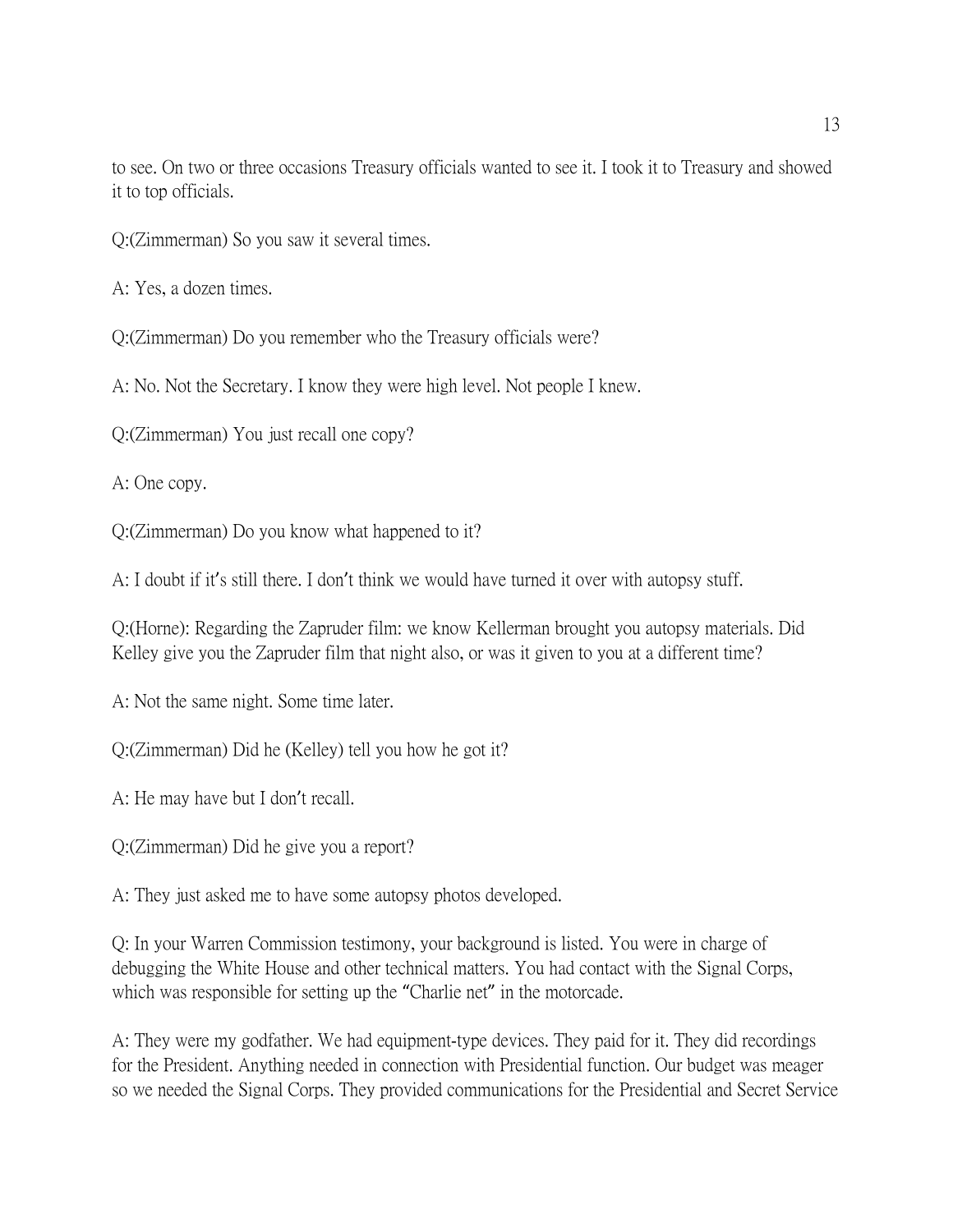with gadgetry from the military.

Q:(Zimmerman) On November 22, there are references to internal walkie-talkies--also communications at the Sheraton-Dallas. The Charlie net went outside the motorcade. Was that recorded?

A: No. We didn't.

Q:(Zimmerman) Any communications recorded?

A: No. My guess is no. Those who knew are dead now. Usually if that was done it would be because the Secret Service asked for it.

Q:(Zimmerman) [Shows letter from Rowley to Clyde Rembert of KRLD TV, March 27, 1964, to Bouck.] This is a letter from Chief Rowley, which mentioned Eddie Barker from a local TV station, who made a film of the scene on the 6th floor. This film was used for Secret Service training. Do you recall this?

A: No. I've never seen this.

Q:(Zimmerman) Do you know where such a film would be kept?

A: It would have been kept at the White House Detail.

Q:(Zimmerman) In training classes, did you use films?

A: We used military films on investigative techniques--defense, protection. Treasury bought police department films and how detectives worked. We had 40-50 of these type films, gotten from other sources, mostly 16 millimeter. About one hour long.

Q:(Zimmerman) Kept at White House Detail?

A: No. I was loaned to enforcement agencies at Treasury to conduct training. That agency did training for all agencies.

Q:(Zimmerman) You mentioned Mr. Fox. Were you able to develop your own mugshots?

A: Yes. We had a small lab. Fox did odd jobs. Q:(Zimmerman) For crime scenes?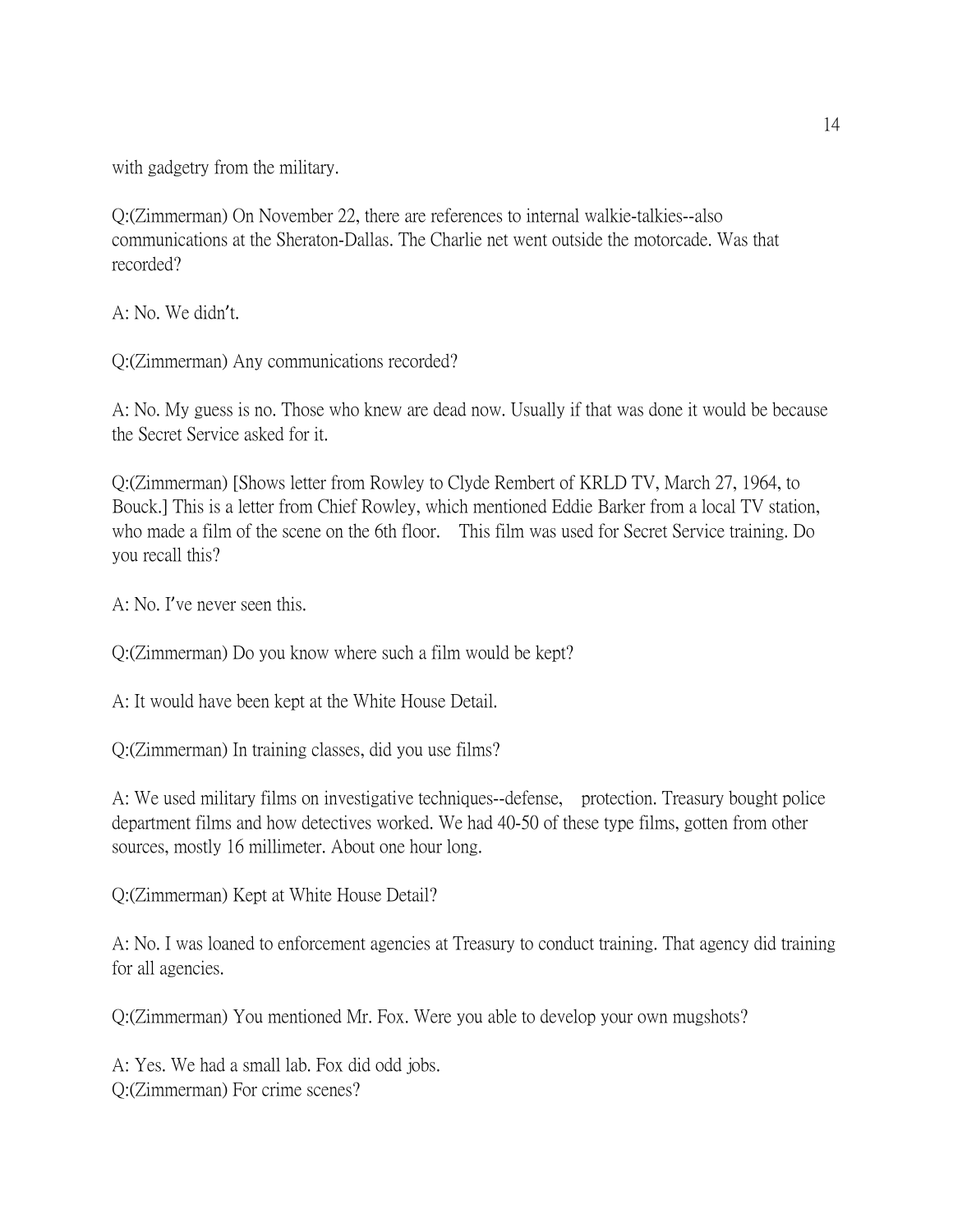A: No. Fox did not do anything outside the office. He developed film and made prints. If the President were leaving town, we had packets. Fox put in copies of photos. Then we had some copying capability, but no crime scene capacity.

Q:(Zimmerman) In the literature on the assassination, there is discussion of people in Dealey Plaza taking pictures with their own cameras. Various agents asked for their film or cameras. Did any of this film come to you?

A: If that was done, it was done locally. Thomas Kelley would know.

Q:(Zimmerman) Do you remember the Moorman film?

A: I know there were other films. We never saw them. If those existed they were either in the White House Detail files or Dallas field office files.

Q:(Zimmerman) Would they still be in the Dallas office?

A: I doubt that they would be in either place now. The Secret Service was very meticulous on maintaining material. When they got around to destroying anything, it was usually after 40 or 50 years. It was a major event. They discussed it for a year before they got up enough nerve. I don't think they ever destroyed anything they were sorry about afterwards. But they went further than the law required.

Q:(Zimmerman) As far as file footage was concerned, you only recall the Zapruder film.

A: Pertaining to the assassination. I read in newspapers that there were others. I may have talked to Kelley. But I never saw any other film.

Q:(Zimmerman) There is a report about the Secret Service asking the CIA to write an analysis of the Zapruder film. Were you aware...

A: I never knew that was done. But that would be in the White House Detail files...or the Chief's files.

Q:(Zimmerman) Were you involved in liaison with other agencies?

A: I sent them cases to be investigated, I made hundreds of calls. I did not supervise or direct how the information should be handled. That would be written by the Chief's office.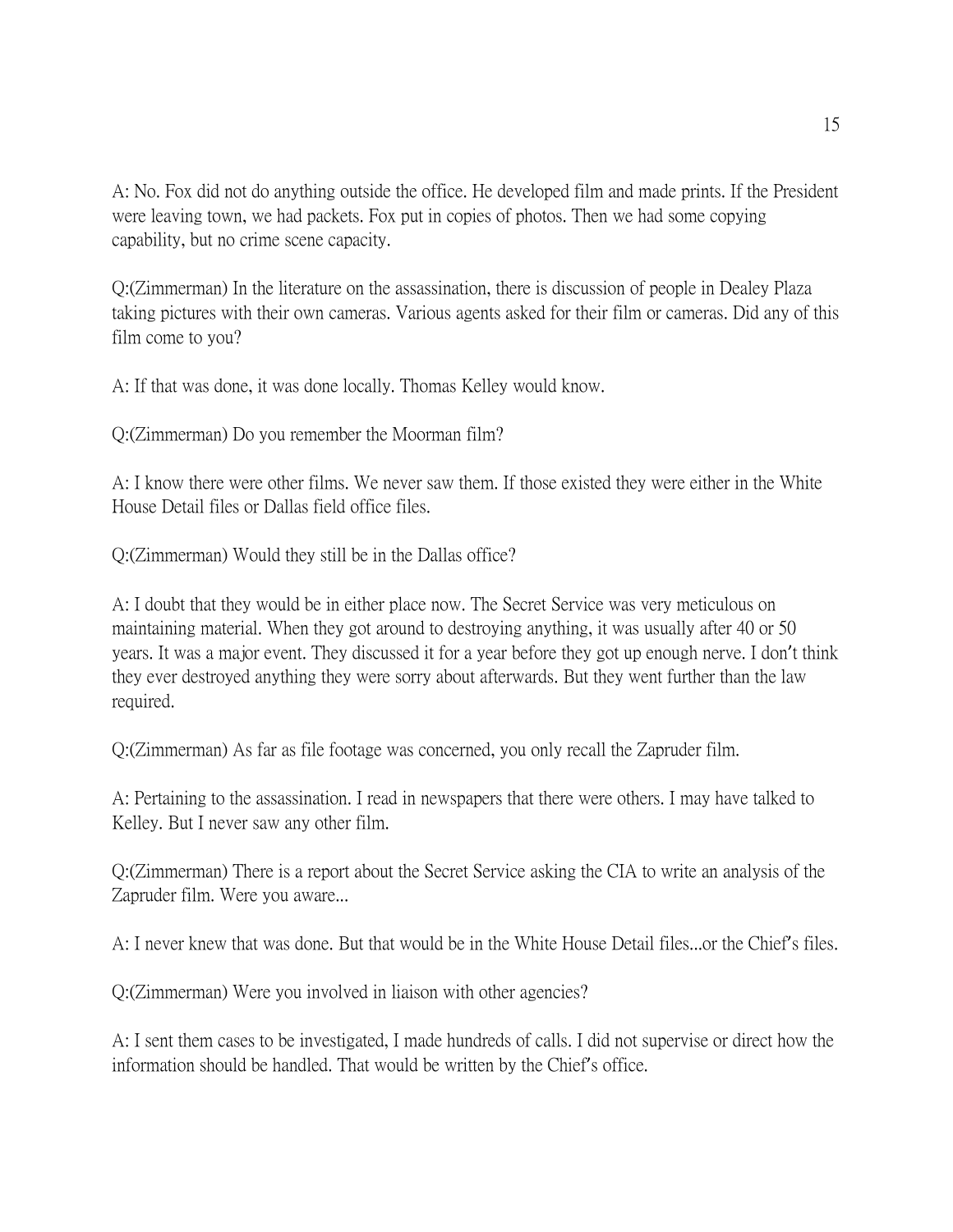Golrick: I have some follow-ups to points Joan was covering.

## END OF TAPE 1 SIDE B

## TAPE 2 SIDE A

Q:(Golrick) While you were heading PRS, you had built up file classifications.

A: I was in the Washington Field Office. They loaned me to the Chief for these projects.

Q:(Golrick) In 1963, there were standardized procedures so each field office set up was filed in the same way.

A: We bought 200-300 file folders, name cards, kits from a filing company for all offices in the Service.

Q:(Golrick) Around the time of the assassination, was there a standard reference source that clerical staff or agents in the field or headquarters could go to in order to see classifications?

A: There was a manual that showed the entire outline of the division cards and names of individual files and partition number or letters. They were showing names of files organized under the Dewey decimal system specific filing relationship.

Q:(Golrick) That outline of the filing system: Do you recall what the name of that manual was?

A: It was 30 or 40 pages. I would guess it probably exists in most offices today.

Q:(Zimmerman) Was it called an administrative file manual?

A: File System Manual because it did not contain any folders or anything for the data files, i.e. CO2 kinds of files. But it provided places as to how and where it should be filed, provided how to maintain those files. Administrative files, a hundred or so: topics under which to file things along with guidelines of what kinds of things should be filed.

Q:(Wray) In receiving information about individuals that might be potential threats, do you recall any information coming from military agencies: ONI, Army Intelligence, etc.?

A: I don't recall specifics but I'm sure we did get information from them. Particularly any parts of government that did investigative work. I'm sure the military did have its investigations. I'm sure we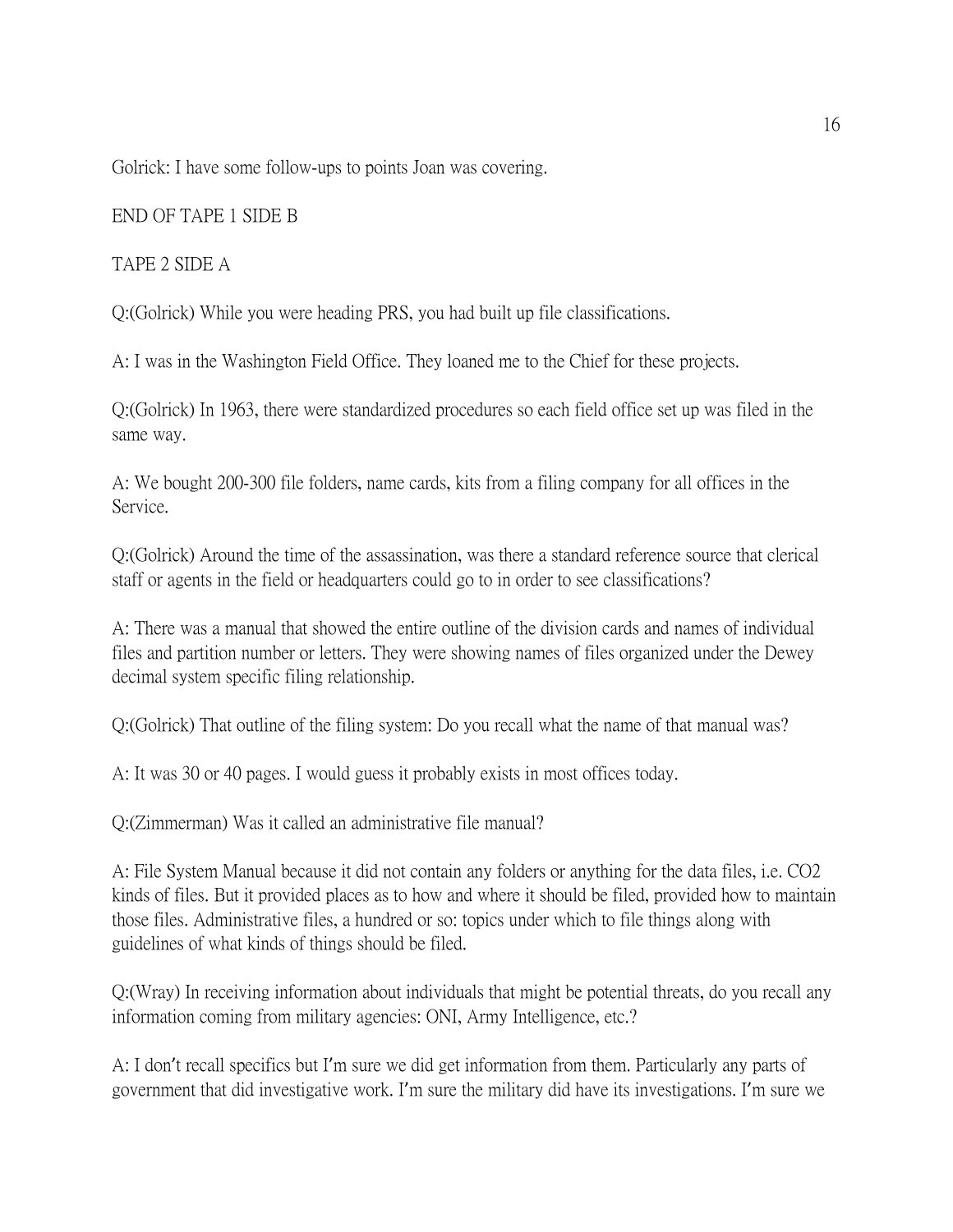got....We had correspondence through the Signal Corps because the Signal Corps supported us in a mechanical way; physical things we used for protection--not guns or vehicles. They set up the telephone system for big foreign trips.

Q:(Wray) You have talked about the White House Detail. In preparing for a presidential trip would agents make use of military personnel to assist?

A: They used Signal Corps people. [Bouck gave example of telephone system when the President traveled.] But I don't think the military was involved except when they were in parades. But a lot of police were. In order to canvass buildings for the Inauguration they bring in police on the East Coast.

Q:(Wray) Who did liaison? White House Detail? Was there any liaison with the military?

A: The advance men and White House Detail. They would oversee. They would indoctrinate...used the police force. They were part of the indoctrination: handling crowds, streets, windows, roofs. Where they could, they had the police check buildings and make arrangements with the building owner. If the crowds were large, no city has enough police. Use people on the scene except in D.C. at the Inauguration. They are borrowed from other cities. During World War II, a couple of times troops kept crowds back around the Capitol.

Q:(Zimmerman) In Dallas for the motorcade: you would not have necessarily called on the 112th Military Group stationed in San Antonio?

A: No.

Q:(Zimmerman) Have you heard of a man named Ed Coyle, who was the military intelligence officer? Or Robert Jones?

A: No. I wouldn't have known them. Liaison with the military or police would be done through the White House Detail.

Q:(Zimmerman) So you would say it would be highly extraordinary for the Secret Service to ask any military entity to assist.

A: I don't think it ever happened. I don't recall it. I don't think we ever had it. I don't recall that kind of situation in that period. Only the day after Pearl Harbor. But for normal presidential functions, I don't recall that except for ceremonial occasions.

Q:(Zimmerman) If the President came to a military base?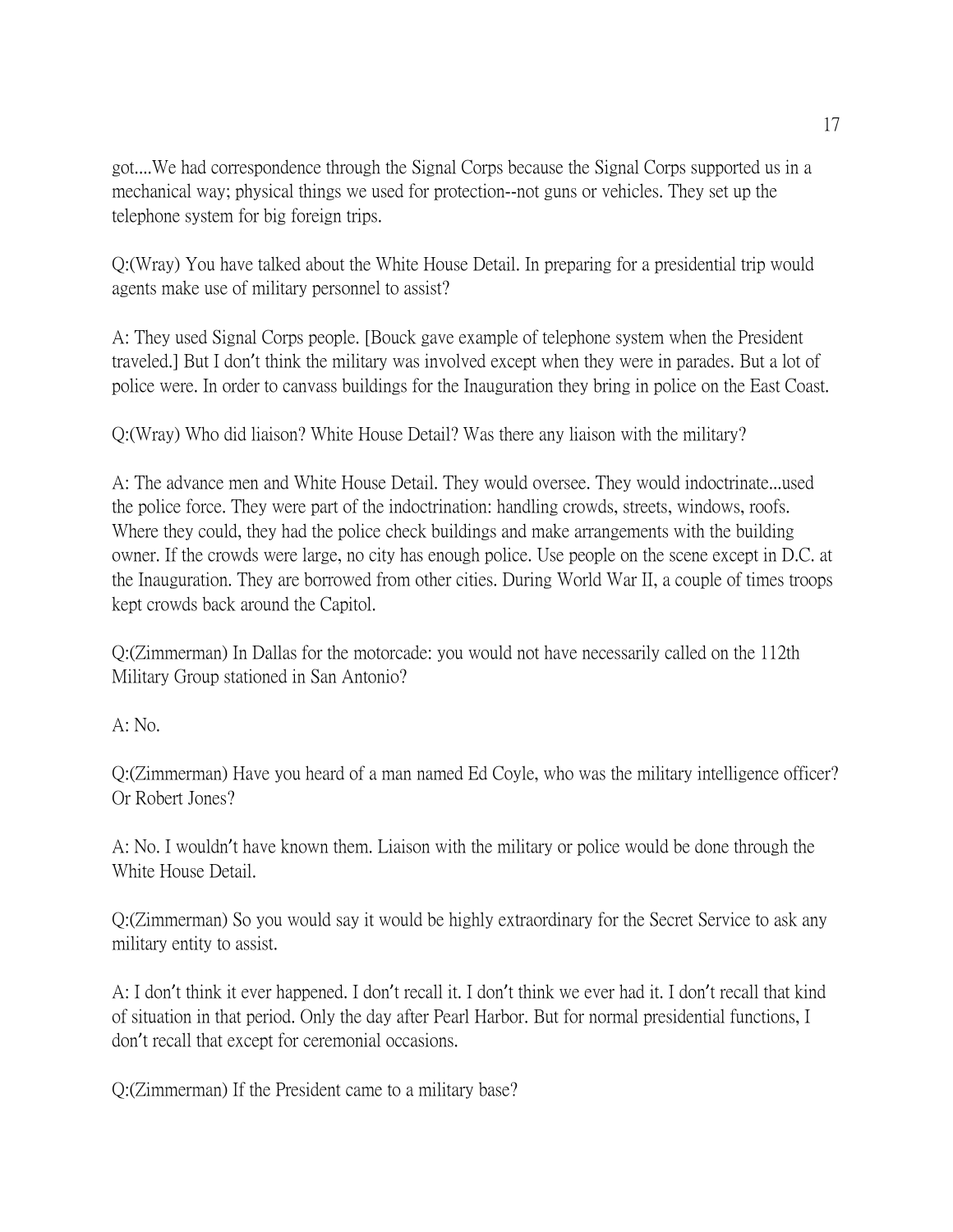A: Yes. They would be there. Also, he traveled on military aircraft. The military frequently had air facilities close to a city and the military would be involved there.

[Wray left the room.]

Q: (Horne) I have some specific documents. But first, White House communications: Did anyone ever give you any tape recordings of Air Force One...recordings to keep?

A: No. I do think before I was at PRS that some recordings were done on the President's telephones before 1957.

Q:(Zimmerman) On Air Force One while the President was in the motorcade: One of the pilots at Love Field was listening on the Charlie Net. We were hoping to find another recording besides the Dallas Police dictabelt that might have recorded the shots.

A: The Signal Corps. They talk locally and contact Washington. That was consistent equipment on Air Force Two.

Q:(Zimmerman) Would the recording come through the earphones [of the pilots at Love Field]?

A: I haven't the slightest idea. I don't personally know it was there. I heard it was there. I heard the President had talked to the White House or some General. I think we were using the walkie-talkie at times. I know they had that sort of equipment. They set up similar equipment for the Detail if they were going to stay.

Q:(Zimmerman) Signal Corps equipment? Where is their office? Where would their tapes be stored?

A: They had offices at the Executive Office Building, but they didn't store anything. They found what was wanted. McNally was the Colonel at the WHCA [Bouck gave an example].

Q:(Horne) Was Col. McNally Army?

A: He was in the Secret Service before the war. After World War II, he was Army, he knew people at the White House.

Q:(Horne) [hands a document to Bouck] This is a receipt...Dr. Burkley on November 27, 1963, regarding receiving two bone fragments. One from the FBI and one from Bouck. Please read the second paragraph.

A: As I recall, this was not part of the autopsy material. This was turned in by somebody. We didn't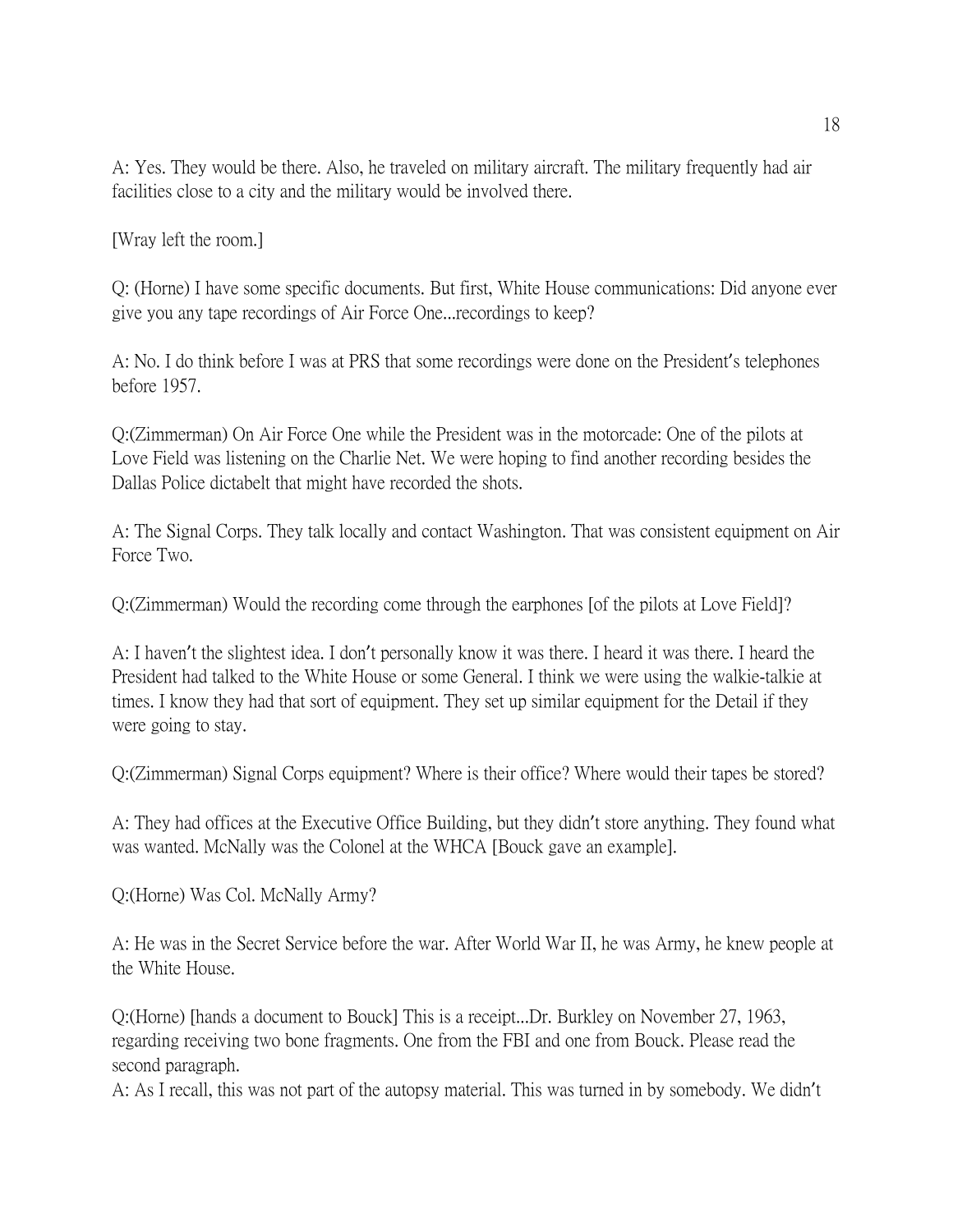know what to do with it. Gave it to the Doctor. I had dealings with Dr. Burkley.

Q:(Horne) Do you remember seeing the bone fragment?

A: No. But I do recall it was turned over to the Secret Service. They sent it to me to give to Dr. Burkley.

Q:(Horne) Do you remember who gave it to you?

A: I would guess it came from the Chief's office.

Q:(Zimmerman) Would you make a receipt if you received something?

A: Depends on what it was. Package to give to Burkley. I would just do it.

Q:(Horne) Fragment would be a package?

A: Yes. Normally, I didn't look at autopsy material. I was too busy with other things.

Q:(Horne) Do you remember anyone mentioning x-raying or photographing the fragment?

A: Certainly not under any instructions I gave.

Q: (Horne) [hands a paper to Bouck] Here is the Stover receipt for photos and x-rays the night of the autopsy. On December 5, 1963, you signed a letter back to Stover correcting errors.

A: This I think was a document we used at the time I received the stuff. We made a cursory check against the list. A couple of references were not correct. So I made note of those.

Q:(Horne) You seem conscientious, sending this back.

A: Without going into the cans, mostly, we tried to account for each item. Documents were accurate.

Q:(Horne) We've talked to the Navy photographer and his student about the graphic camera/duplex, two sheets. Question: you counted these yourself and realized his numbers were off. Did you count before they were developed or after?

A: Before. Development took place later. Things that night came from the autopsy.

Q:(Horne) You dated December 5. You're positive...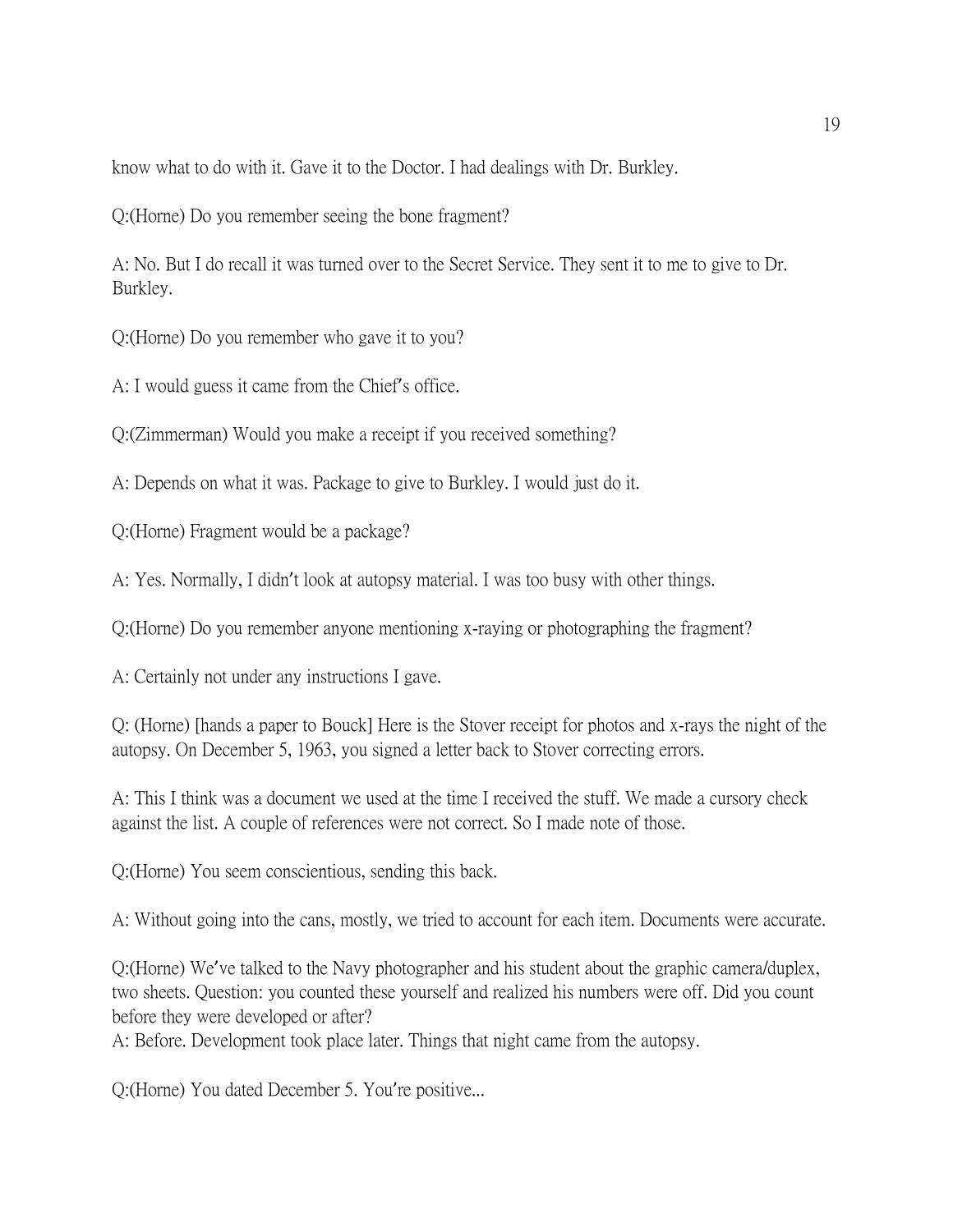A: Yes. That examination was done at the time when they were delivered. I knew I would surrender this material and I wanted correct items.

Q:(Horne) On the color film, you said one holder loaded on one side only. Duplex: one side empty?

A: As I recall, they are light colored wood. There's a partition in the middle and a slide to cover the film. One side had the film.

Q:(Horne) You described what was in the holder. Were there other pieces of film brought over that were extras?

A: I don't think there were scraps. I don't know how valuable they were but they looked like useful film.

Q:(Horne) Were there loose items?

A: Films were in holders.

Q:(Horne) Were there loose pieces of film?

A: I don't recall any loose pieces of film. Certainly no scraps of film.

Q:(Horne) FBI agents Siebert and O'Neill, on December 26, wrote report from night of the autopsy in which they listed 22 color photographs. In the Stover document you counted 21 sheets.

A: If I said 21, it's 21. I would have had the agents verify. I was fearful of taking this stuff at all. I knew there would be inquiries. I wanted to be sure.

Q:(Horne) We don't know why they wrote 22. If they knew there were 11 holders...It's possible...The holders were...

A: Light colored wood.

Q:(Horne)These 4 or 5 documents: Loose film pieces on the day films transferred to Mrs. Lincoln. As Burkley made an inventory: extra material is on it, i.e. 5 envelopes with extra film in addition to the original description. Described as unused, unexposed. Do you remember little pieces?

A: If in an envelope, I wouldn't have seen it.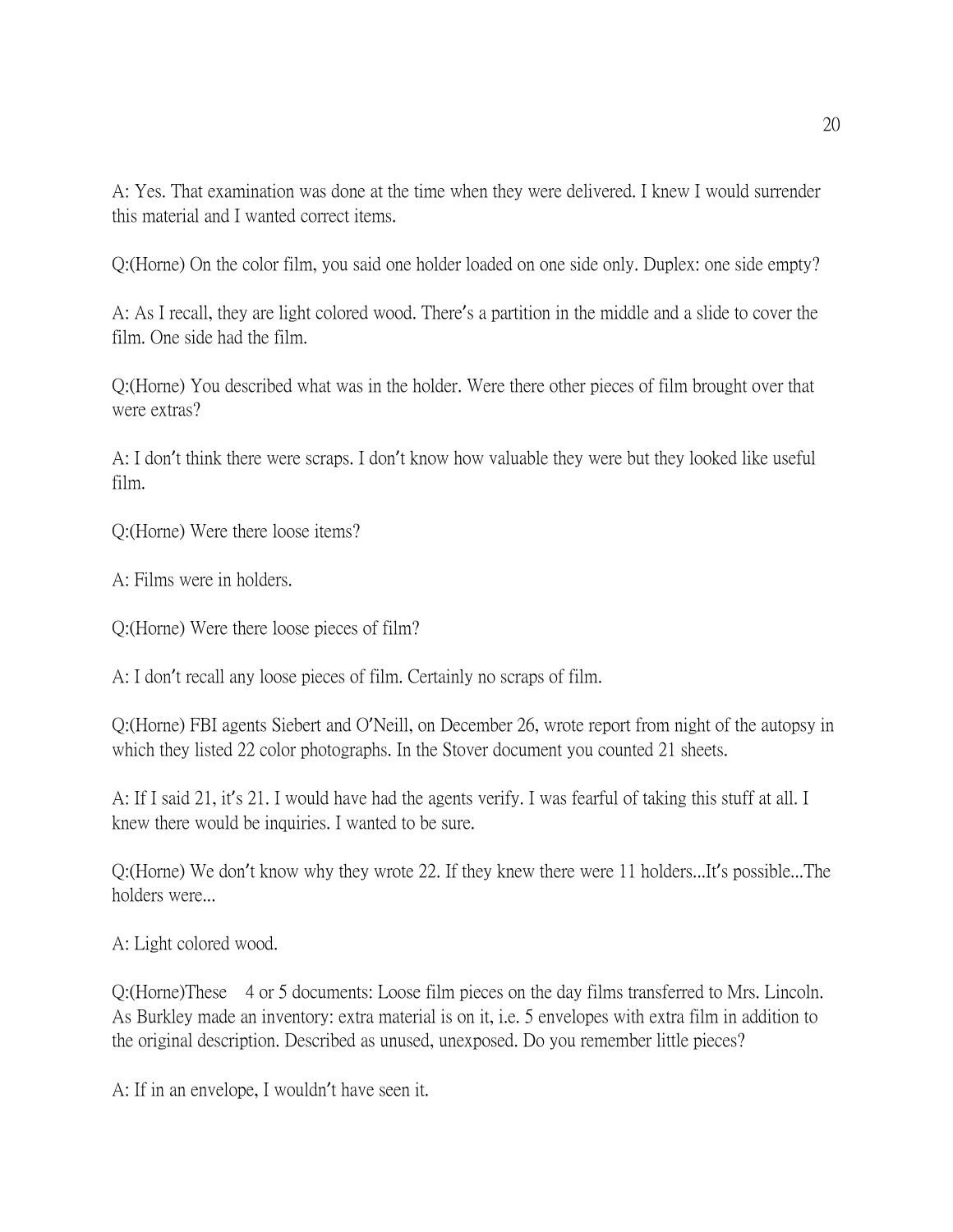Q:(Horne) I thought you were careful.

A: 100% accuracy in what we saw. Might have called it something different. Maybe something was in an envelope.

Q:(Horne) [Hands a letter to Bouck] George Burkley letter to Mrs. Lincoln with inventory. Did you help him with the inventory or did you watch?

A: There were 3: Burkley, me and 2 others. Verified each item. If there were any questions, they were resolved. All 4 people--Mrs. Lincoln was at Archives--concurred.

Q:(Horne) April 26, 1965: Bouck to Rowley: Inventory ASIC Miller and Edith Duncan. HSCA interviewer Purdy in 1977 reported that Bouck said we witnessed Burkley sign the document.

A: We were all in the room. Stuff was on the table. We put it in boxes.

Q:(Horne) Who went on the transfer?

A: Burkely and myself.

Q:(Horne) How careful was Mrs. Lincoln?

A: I don't think she even looked at it. I would trust Admiral Burkley.

Q:(Horne) There was interest in these materials from the time of deed of gift October 1966. It looks like Mr. Fox and you were asked to write memos in 1967. There's a joint report signed by you, Kellerman, Duncan, Kelley, February 1967. It describes chain of custody. Most of it is clear. One thing is not. Mr. Fox did black and white prints. Who directed him to do black and white prints?

A: Me. From Dr. Burkley's orders. I sent Fox along to oversee developing done by Naval Medical Corps.... I forgot. Fox did make some prints. I thought he had it all done at the lab.

Q:(Horne) So the Secret Service lab did black and white.

A: They could do color. I'd forgotten about prints. I don't recall why. Somebody asked for them. I would have to have given him the film.

Q:(Horne) This is specific. These were put back in the safe on the 27th. When you got them from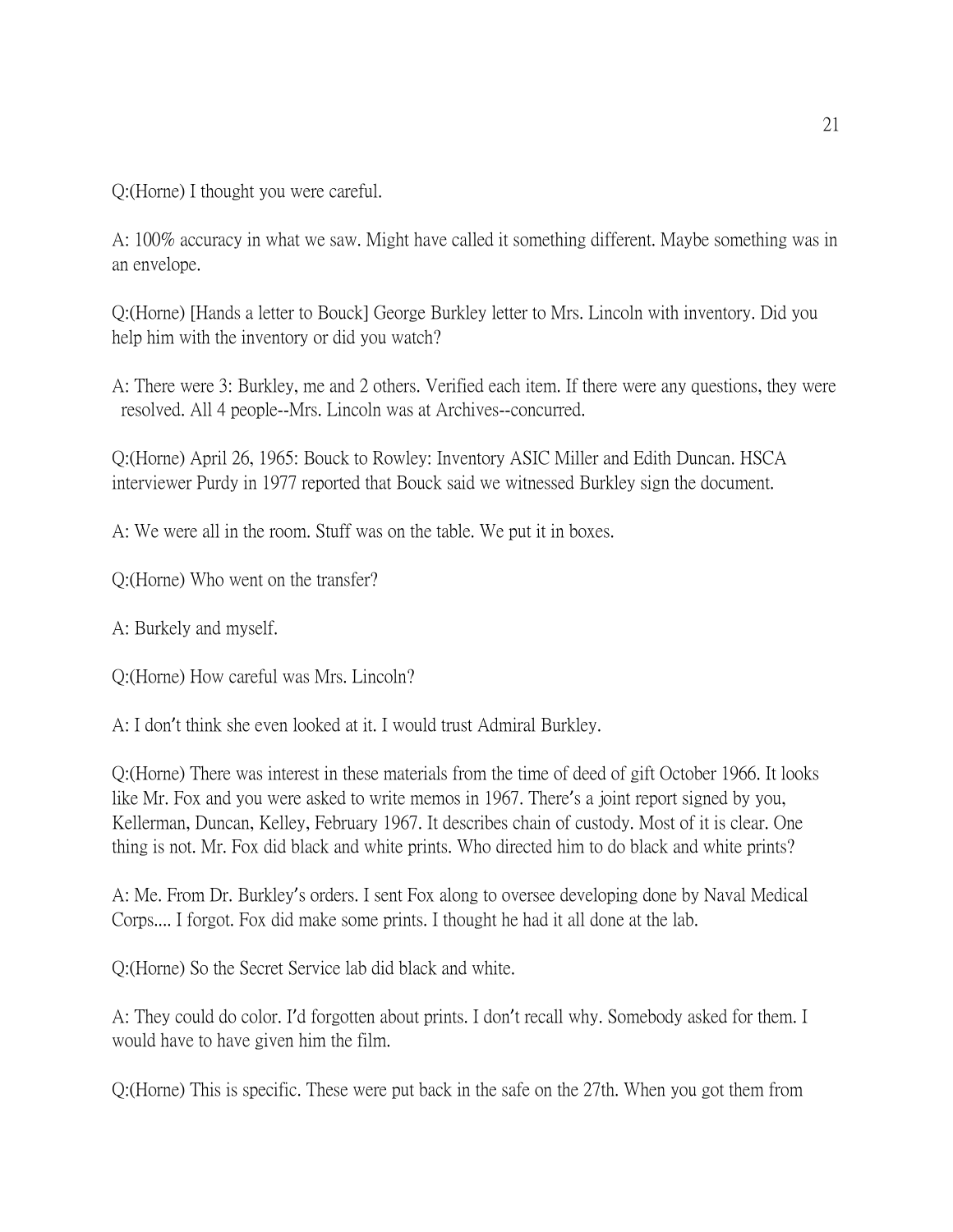Kellerman you put them in your safe.

A: Yes. I stayed late. I counted the items again. Cleared out the top drawer of the cabinet. Made sure the cans were upright.

Q:(Horne) Were you aware that Secret Service photographers had any standing with the Navy lab? The Navy photo lab at Anacostia? Or was it a unique event?

A: Berkley wanted copies. Berkley suggested Navy. I made the arrangements.

END OF SIDE A TAPE 2

SIDE B TAPE 2

Q:(Horne) So you are sure you made the arrangements. You told Fox where to go.

A: That's right. He was only obeying instructions.

Q:(Horne) You made a statement interesting to us. Before you read the document, you said you thought the photographs would have been developed at the Navy Hospital lab. Do you know why they weren't sent to Bethesda for developing?

A: No. Somebody...probably Burkely...I wouldn't have known any of those places offhand. I had never done that before. I asked Burkley. He gave me an address and name. He said he would call them.

Q:(Zimmerman) Would Chief Rowley have participated in giving you instructions?

A: Any time the Chief's office was interested...we kept the Chief advised. Once in a while, for example, on the bone: That came over from Rowley's office and he sent it here.

Q:(Horne) The bone fragment came from Rowley?

A: It seems to me that that was the channel through which we got it. Somebody brought it.

Q:(Zimmerman) Was that extraordinary...that something came through his office?

A: No. That was common. Throughout the Secret Service in those days almost all formal correspondence was prepared in the name of the Chief. Letters, purchase, came to his office first.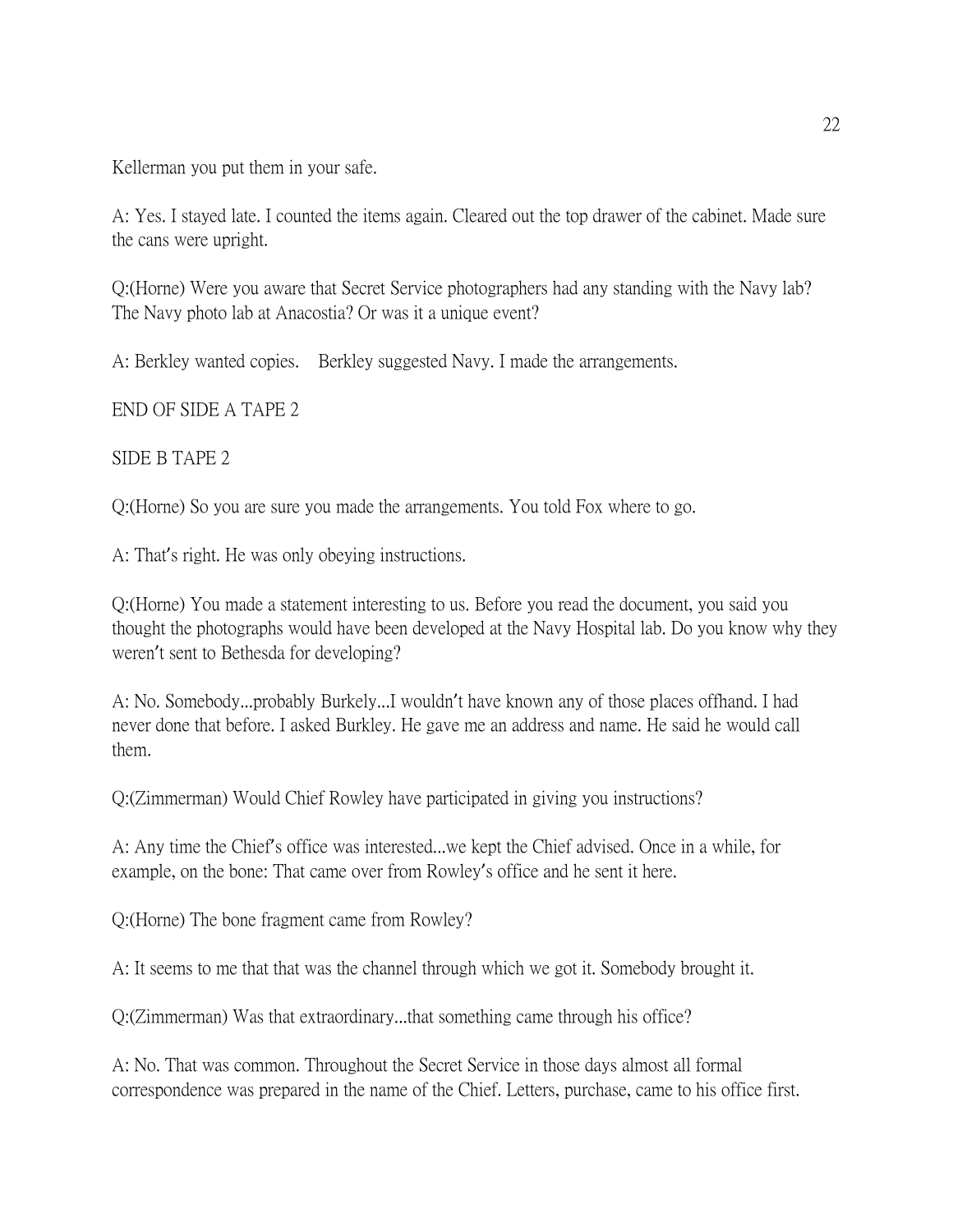Everything was highly centralized. On routine matters I could deal with Rowley on the phone. On important decisions the Chief would be involved.

Q:(Horne) We recently found out from John Stringer's [Navy civilian autopsy photographer] trainee, McDonald, and Stringer...Both said there was a big photo lab at Bethesda and the photographer would normally develop all his own work at the lab including color. The photographs had to be developed by the photographer himself to do it right, lighting, etc.

Stringer said, "They took my film from me. I couldn't develop my own work like I normally did at Bethesda."

A: I don't recall that alternative ever came up. It was handled quite independently. I think it was Burkley. It was only negatives. Our lab was not that good. He suggested the Navy. I wouldn't have known where to send them. I probably would have sent them to a commercial lab.

Q:(Horner) [Shows document, November 26, 1963--has Bouck's name but no signature.]

A: I'd forgotten all about this. I remember the piece broken off the casket.

Q:(Horne) Do you remember seeing it now?

A: Yes. I prepared it. I didn't sign it. I do remember the items on the list. I don't remember getting it from Burkley. I think it's my document.

Q:(Horne) This receipt for items from Burkley giving it to Bouck. They all seem to be pieces of paper. Do you remember the physical items?

A: I don't recall if I saw the items. I know about the type of items but I don't remember actually seeing the items. I don't think I had custody of them. I may have. These are familiar to me. Why, I don't remember. It was customary in those days to leave one's records behind when one left one's work. I have no records. I haven't seen these documents since I left.

Q:(Zimmerman) You left them in your office.

A: They were inventoried and signed over to my replacement. Briefcase cleaned out. Badge, gun. Scrap paper out of your pocket.

Q:(Horne) We just received this. On this receipt, for example, many papers are listed--reports from Parkland, copies of autopsy report. With regard to your comment about receiving a sheaf of papers the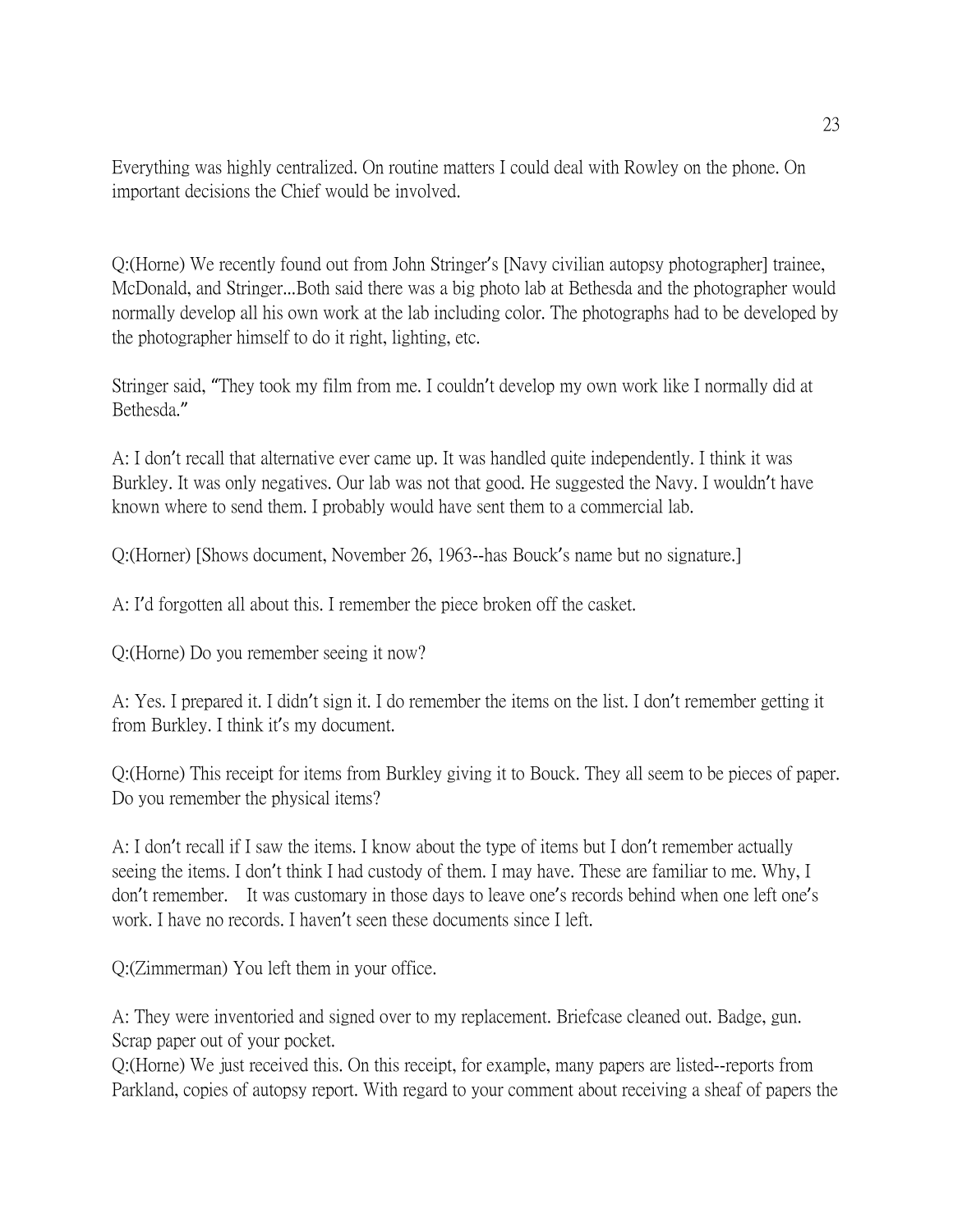night of the autopsy from Kellerman along with photos and x-rays--are you sure that sheaf of notes was the night of the autopsy or might it have been 3 or 4 days later?

A: It might have been this. Now that you bring it back I'm not quite sure how I knew this information whether they were delivered to me or what. I do recall the names of some of the items on there. I can't recall why I know it. At some time I did know this list. I know I was kind of amused by having a piece of the casket on the list.

Q:(Horne) Purdy interview -HSCA, 1977: He asked [Bouck] if anyone else saw the photos and x-rays after they were in your custody? Bouck had replied that there were 2 times when people had seen the photos and x-rays. One was Mr. Kelley and the other was according to Bouck, "possibly the general counsel or a staff attorney" from the Warren Commission. Do you remember that visit?

A: Yes. I remember the Warren Commission. Kelley brought him over I think.

Q:(Horne) Was it one person?

A: I was thinking it was a representative of the family. Now I realize it might have been a representative of the Warren Commission.

Q:(Horne) [Shows photos of Arlen Specter and James Rankin]

A: Not really. Should be a report from Kelley. He brought him over. I don't know if he wrote anything or not.

Q:(Horne) [Refers to Purdy] Prior to the transfer, Bouck said the materials had been only seen twice. He did not recall when they were seen but believes that Warren Commission representative or Kelley had seen them.

A: I'm sorry my memory isn't working better.

Q:(Horne) It helps to see the documents.

A: Oh yes. I thought it was Robert Kennedy. I won't be completely sure that a representative of Robert Kennedy didn't see it too. I might be mistaken.

Q:(Zimmerman) Were you assuming that when Mr. Burkley asked you to do something it was coming from the Kennedy family?

A: No...yes. It could be Kennedy's office. I would guess it came from the Chief's office because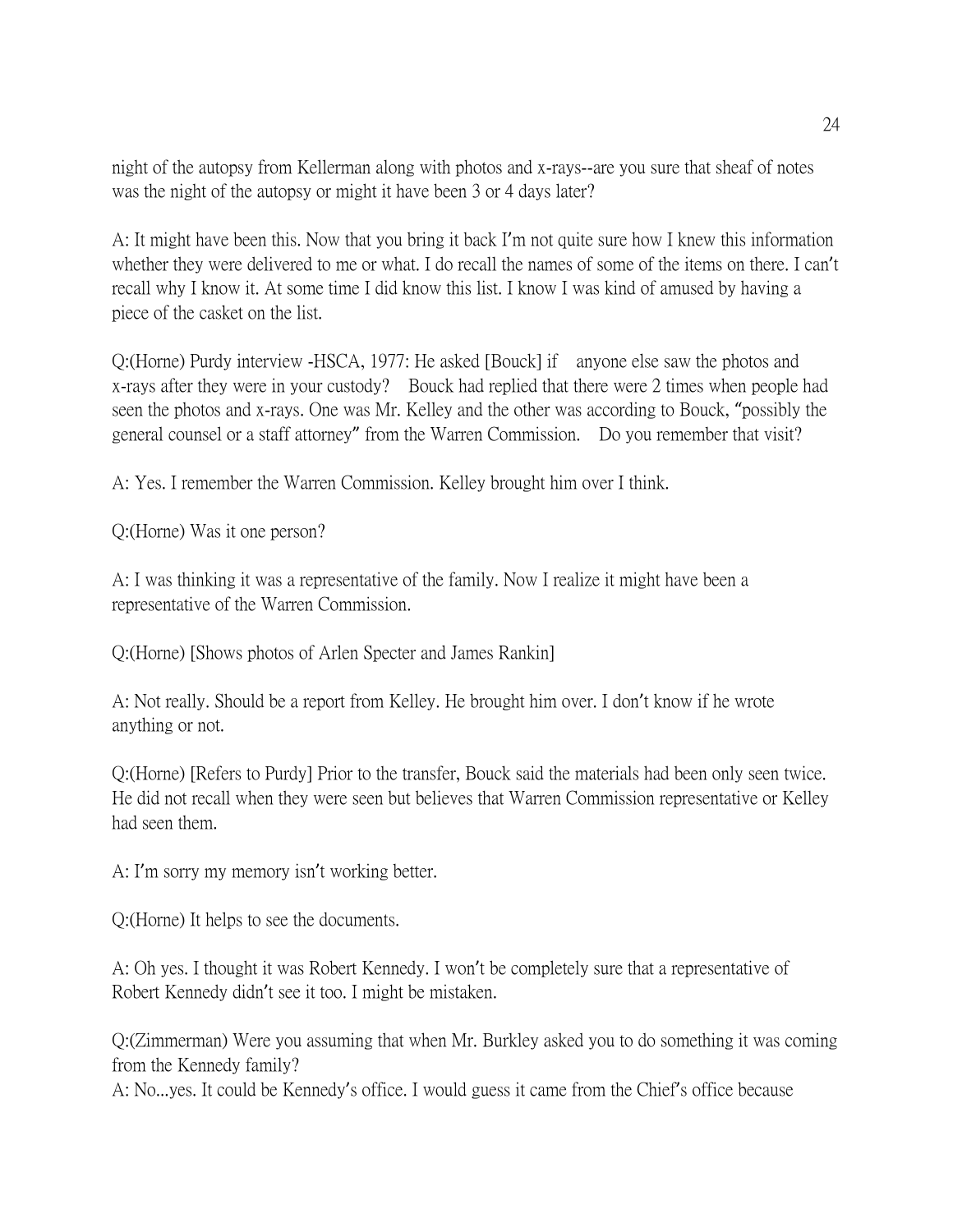Kelley was working in the Chief's office. Chief may not have been involved, but his liaison representative may have.

Q:(Horne) CIA staff prepared handwritten analysis of the Zapruder film.

A: I'm quite sure it never came to me. I would remember this if I'd seen it. I've often pondered about the Zapruder film....

Q:(Horne) It's fascinating. Someone at CIA retains working notes. Did they write a formal report?

A: Probably when I retired...everything I didn't think was official enough to turn over, I destroyed. Would have been interesting in hindsight now.

Q:(Horne) Do you recall anyone asking to let CIA analyze?

A: Not my copy. It was seen several times, but I was there. It was never out of my hands.

Q:(Horne) Anything you would like to tell us that we haven't touched on.

A: If you had asked about 30 years ago, I probably could have told you a lot of stuff. The old brain doesn't remember as well as it used to.

Q:(Golrick) We appreciate your coming in.

A: I was involved but only on the sidelines. I caught the fringes. Consequently, the stuff I have is disjointed, and it may not connect with others' recollections. Others were involved before and after.

Q:(Horne) Yes. White House Detail. Winston Lawson went to Bouck November 8 and asked for threats. Only 2 threats in Houston. White House Detail did the trip.

A: If it had been out of the country, it would have been PRS, but mostly in this country especially at campaign time the White House Detail handled it..

Q:(Horne) Did political advance...Bruno ask about threats?

A: Any requests I got came from White House Detail.

Q:(Horne) So the advance man was worried about politics. It wouldn't come to you. A: They had contacts. They would go to White House Detail. Might end up with me third hand.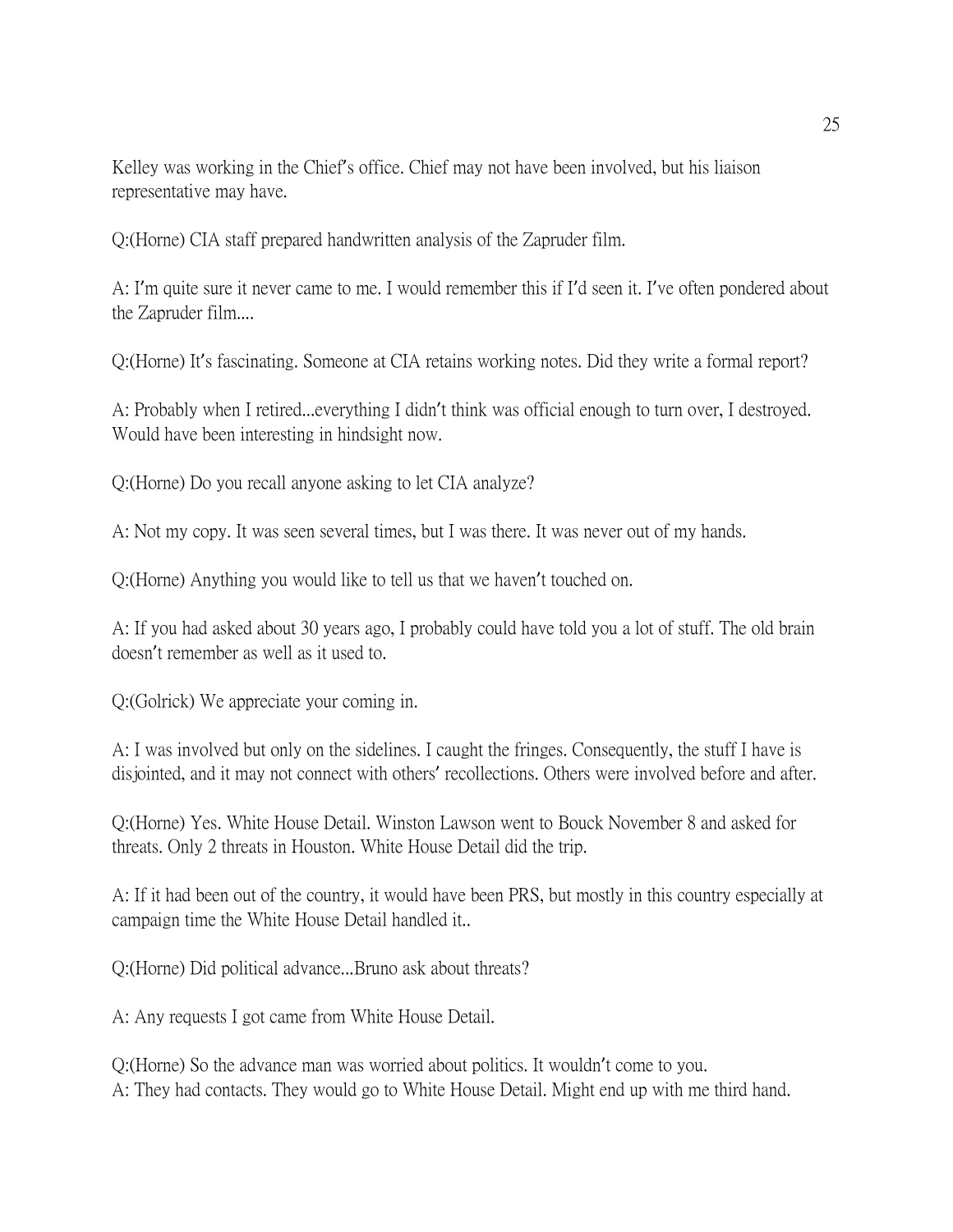Q:(Zimmerman) You had an opportunity to view the Zapruder film. Do you remember what you thought the first time you saw it?

A: It was horrifying. I can't help think...it was suggested that we take the plastic dome along--let us have people on the running boards as we did much of the time. Maybe they could have pushed him down. It was that last shot. I think he would have survived without that shot. Any of those couple of things we could have done that day might have prevented the fatal shot.

Q:(Zimmerman) There has been speculation on various aspects of the Kennedy assassination. Some researchers have become interested in it because they viewed the Zapruder film and they saw President Kennedy's head go back instead of forward. Do you have any thought about that?

A: I've had a lot of thought about that and I read the Warren Commission report. I think in view of the information they had at that time and it hasn't changed much now. It's still pretty much the same. I think they drew the most logical conclusion almost across the board. They did a remarkable job of piecing all the pieces together. I've always thought that there was some kind of a conspiracy involved. With the killing of Ruby...the links disappeared. I think he had more incentive than just his own thinking.

Q:(Zimmerman) We've read Secret Service reports of the investigation. Inspector Kelley was still investigating in April and May 1964 in spite of the memo from the Chief saying as of December 9 the FBI was in charge of the investigation.

A: We were never completely satisfied that there wasn't more involved. The FBI talked to hundreds of people. But they just couldn't get a lead that was worth anything. They got hundreds of leads but they never could get one that they could trace to something else. Of course, his character was worse than they knew. They didn't know he had tried to shoot an army general. I think they should have put more emphasis on the fact that he was a defector, tried to denounce his own country, got another. Went into top levels. And who knows what. Hindsight's great.

Q:(Zimmerman) One area Inspector Kelley was working on...I don't know if you recognize these names: Father Machann from the Catholic community in Dallas who knew several Cubans--

a: Name's familiar.

Q:(Zimmerman) Or Sylvia Odio, also in Texas. One researcher claims that she was arranging gun deals and that Lee Harvey Oswald had attended events at her home and that General Edwin Walker had also attended some of these events. When you mention conspiracy, there are...some mention the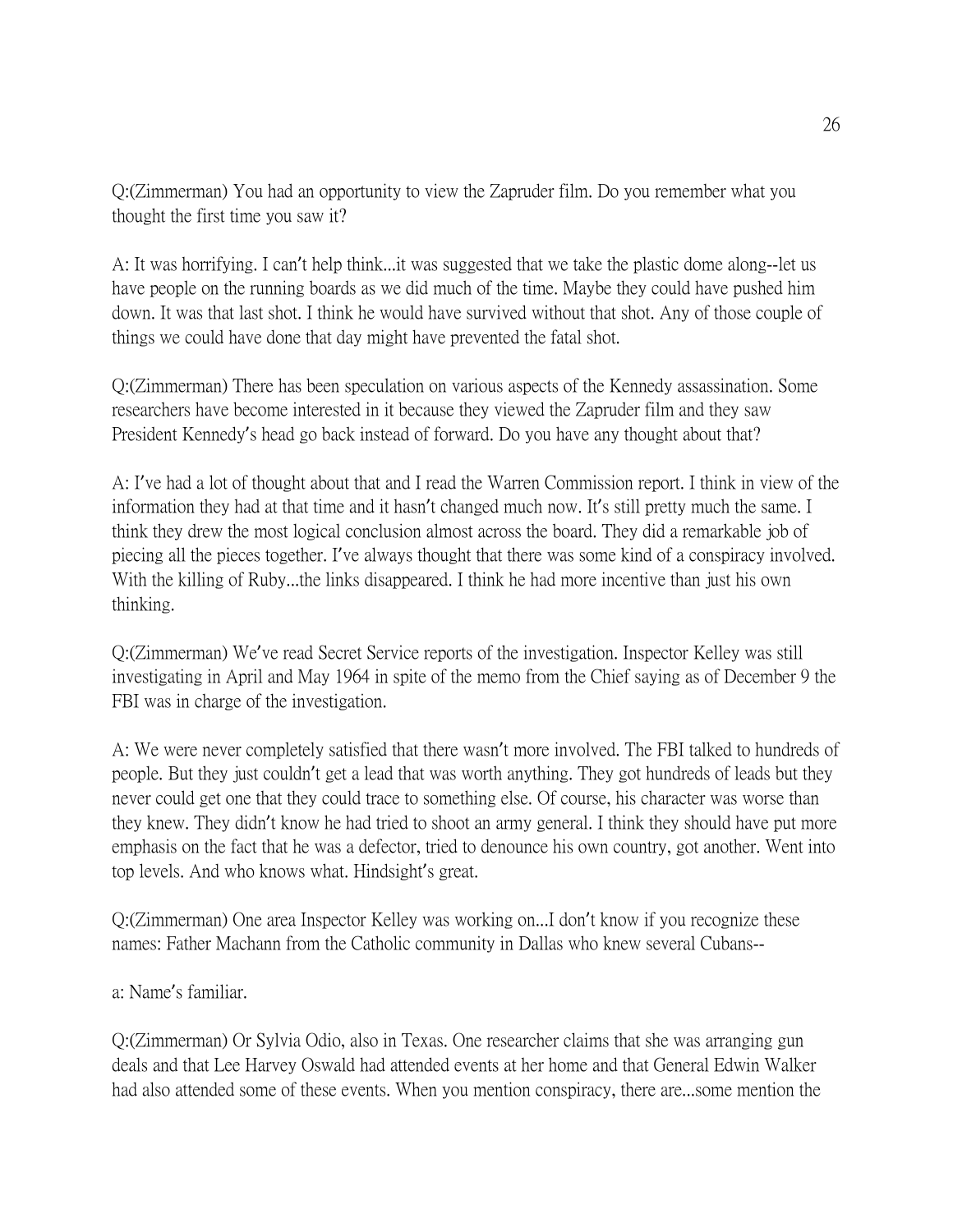Cuban community. Some mention the Minutemen or gun running in Texas. Some mention the invasion of Cuba planned for the end of November, gun buying and gun stealing. Somehow the Kennedy assassination is caught up in all of this. Did you ever have any sense that the FBI followed up all the leads that you gave them?

A: We were not part of their investigation. So this is speculation. I thought they did quite a good job. I think they missed the boat a little bit on the assassin. 'Course, they didn't have anything very specific at that time. I think in view of his being a traitor being in trouble with the Marines, they should have given us that information but I don't think it would have made any difference in what happened because we would have found that there was nothing specific enough for us to do anything at that point. But then if they had known he had come to Dallas, or if they had known he had shot at a General, he would have come to the top of the list right off. But at the time of the assassination I think they were a little cautious on it but they didn't really have anything that indicated the President was...(?)

Q:(Zimmerman) Did you ever hear of a teletype sent from FBI headquarters on November 17, 1963, warning of a potential assassination attempt in Dallas?

A: Seems to me ...I didn't have any direct information on that but I heard that from somewhere.

Q:(Zimmerman) None of that was communicated to you.

A: No. That would be taken up by the Chief's office. It would only come to me if they did something significant in the way of locating somebody or investigating specific information.

Q:(Zimmerman) Did you have a chance to chat with Inspector Kelley?

A: Oh, yes. I talked to Kelley many times.

Q:(Zimmerman) Did he still want to continue investigating or did he feel that there was more to be done?

A: I think in the end he came to the conclusion that probably we did not know all the answers but there were no leads left at the time. There was always a thought that maybe with time somebody would find somebody or someone would talk but we never have.

Q:(Horne) President Kennedy not wanting people on the rear running boards of the Lincoln. That's in some of the documents from 1964. Did you ever hear the President say that himself or is it something you got second hand?